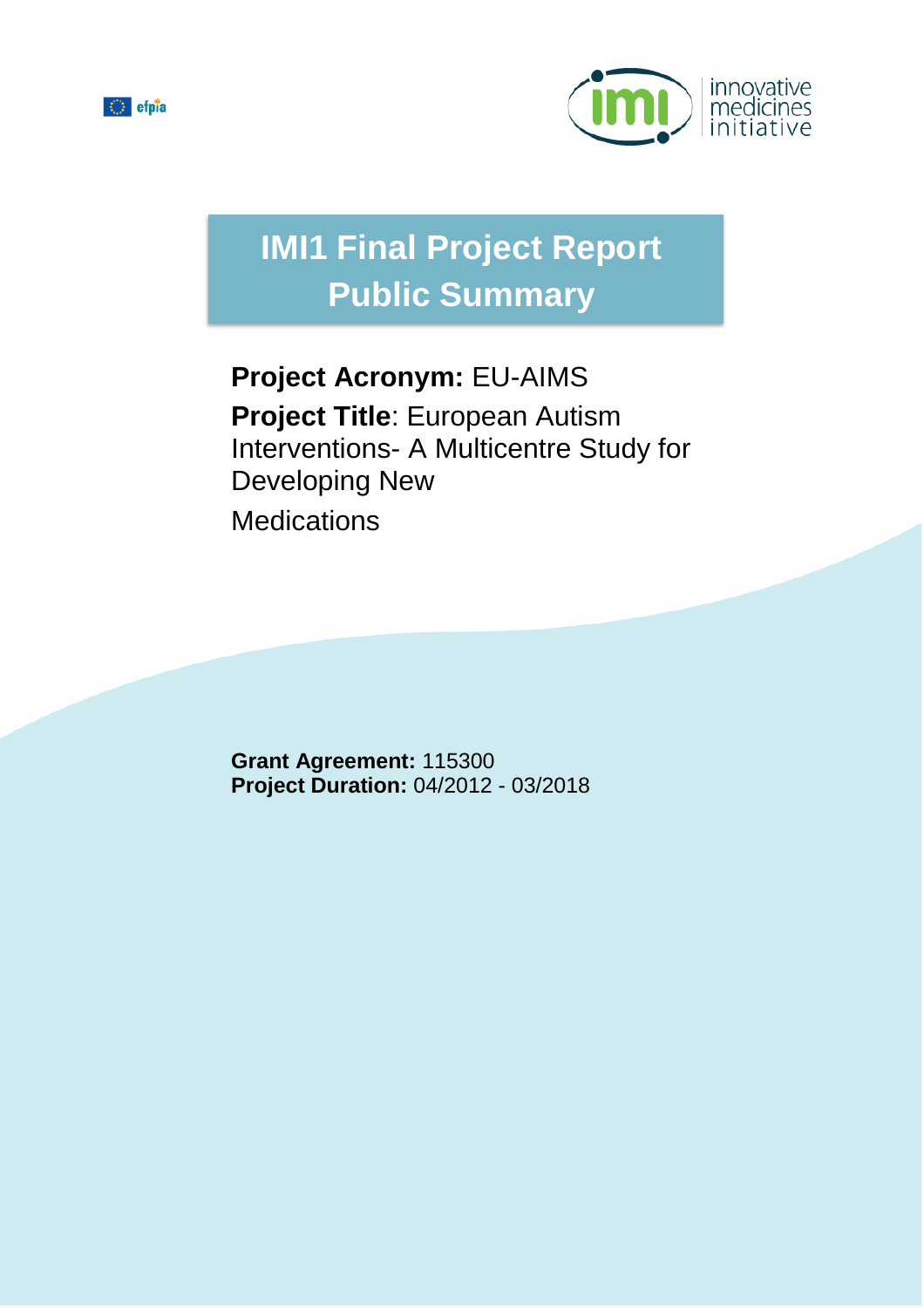## **1. Executive summary**

## **1.1.Project rationale and overall objectives of the project**

EU-AIMS is a world-wide unprecedented integrated, translational, effort of pre-clinical and clinical expertise to develop new effective therapies for the core and associated symptoms of Autism Spectrum Disorder (ASD). The project started in April 2012 and was completed in March 2018.

**Rationale:** The project was motivated by the recognition that there are no effective pharmacological treatments for the core symptoms of autism spectrum disorder (ASD). Several barriers to progress had been identified: This included a poor understanding of the pathophysiology of the disorder, a lack of valid and reliable cellular assays and animal models that are necessary to identify new treatment targets, an absence of tests that demonstrate efficacy in individuals with ASD from childhood to adulthood; and the reliance of clinical trials on biologically diverse groups of individuals as operationally-defined by DSM/ICD10 categories. Further, even if novel treatments were developed, there was no EU platform available to effectively run clinical trials. Despite these limitations, rapid advances in the identification of genetic risk factors for ASD provided unique opportunities to substantially improve this situation. Our guiding hypothesis was that although a variety of different genetic and environmental risk factors for ASD had been identified there was reason to assume that they may converge to perturbate a smaller common set of protein systems or downstream neurobiological pathways. This meant that new tractable treatment targets identified using the monogenic approach may potentially be applicable for broader patient groups.

We therefore aimed to harness these new discoveries and technological advances to develop treatments that are driven by the likely biological basis of ASD, and tests and tools that identify and stratify patients with distinct subtypes. To achieve this, we proposed an unprecedented integrated, translational, effort to deliver new research tools and standards for clinical development and pave the way for drug discovery and clinical trials. This brought together over 150 leading psychiatrists, psychologists, cognitive developmental neuroscientists, basic neuroscientists, neurobiologists, geneticists and others from over 16 academic institutions, 6 industry partners, and 3 SMEs

**Objectives.** Thus, the overall objectives of the EU-AIMS project were four-fold:

- to identify tractable treatment targets based on the underlying pathophysiological mechanisms,
- To develop and validate translational approaches for the advancement of novel therapies to treat ASD;
- To identify and validate risk and stratification biomarkers to parse this clinically and etiologically diverse condition into more homogeneous biological subgroups;
- to identify and develop expert clinical sites across Europe to run clinical studies and trials, and the creation of an interactive platform for ASD professionals and patients.

To address these objectives our project brought together 5 overlapping themes with associated deliverables that aimed to underpin new drug discovery for ASD.

WP 01 and 02 combined cellular assays and animal models to identify new tractable treatment targets. These work streams capitalised on rare monogenic forms of ASD that provided a breakthrough for the identification of treatment targets by enabling us to trace causal links from a gene to specific molecular alterations and biological pathways. We predominantly focused on risk genes that modulate pathways involved in synapse formation and function, as well as other cellular functions, such as chromatin remodeling and transcription, protein synthesis and degradation, and receptor signaling. Any of these mutations may alter essential developmental processes in utero or shortly after birth. For example, abnormalities in synapse development, function, and plasticity may broadly impact the balance between excitation (mainly modulated by glutamate) and inhibition (mainly modulated by gamma-aminobutyric acid, GABA) that are necessary for healthy network function and cognitive development.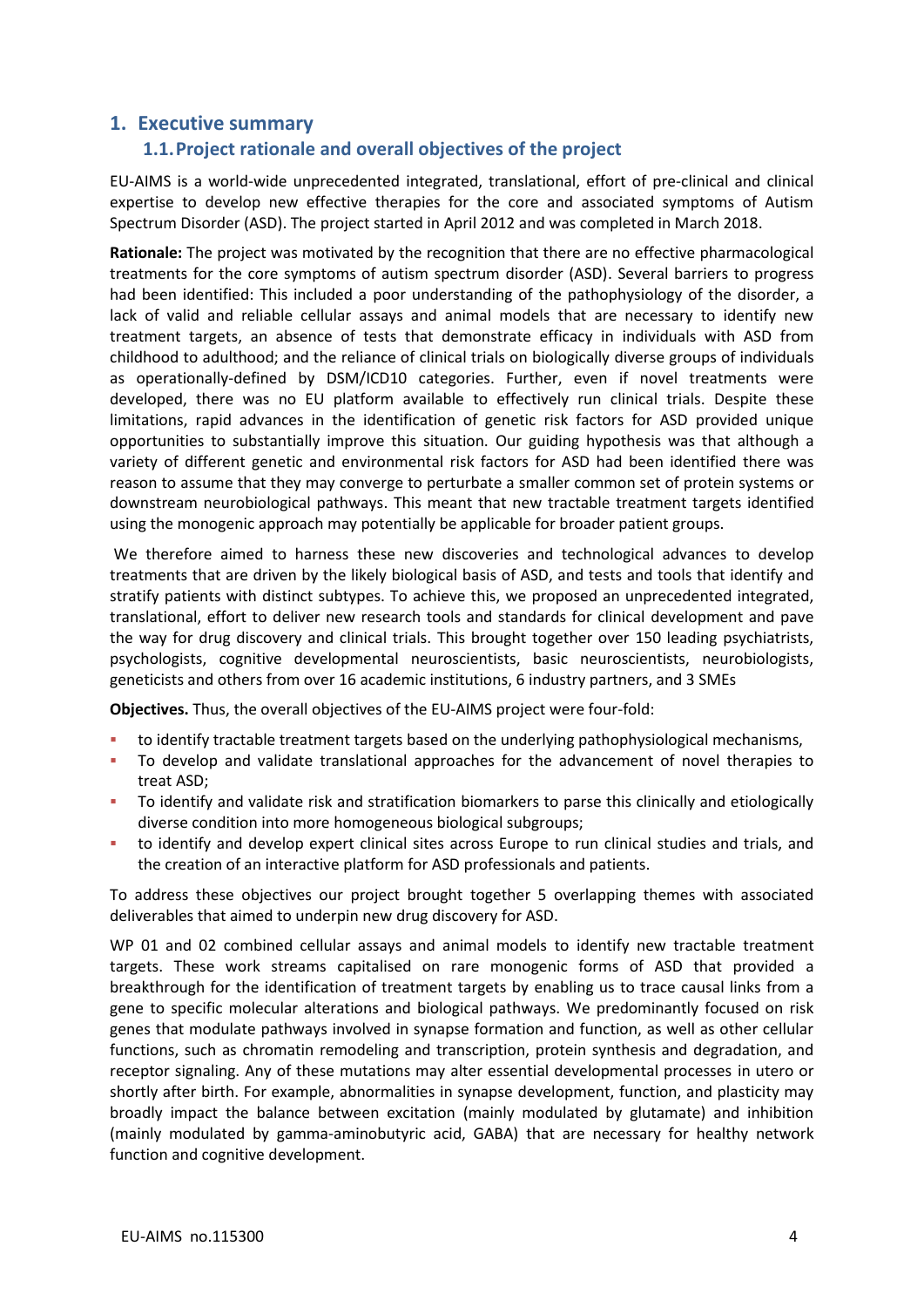Whereas animal models allowed us to link abnormalities between morphological, cellular, physiological, system level and behavioural levels, patient-derived pluripotent stem cells were a promising new approach that overcomes inter-species differences.

Translational Imaging: Workpackage 3 on translational imaging further aimed to bridge the gap between pre-clinical and clinical research by studying similar brain systems phenotypes (e.g., abnormalities in the E/I balance) in both animal models and individuals with ASD (using, e.g., PET scanning, MRS and functional imaging).

Clinical research development. To select individuals for a particular therapy, stratification biomarkers are needed. Thus, our clinical research WP04 aligned three longitudinal multi-disciplinary cohorts spanning infants at high-risk for autism, children adolescents and adults with autism, and individuals with particular monogenic forms of autism. Each cohort was comprehensively characterized in terms of clinical symptom profile, family psychiatric history, environmental risk factor, cognition, eyetracking, EEG and MRI.

- The High-Risk Infant (HRI) cohort was designed to better understand early signs of autism in high-risk (HR) infants from families with already one child with ASD compared with low-risk (LR) infants born in families without previous cases of ASD. 300 high-risk and 100 low-risk infants were prospectively followed from 4 months to 3 years of age.
- The EU-AIMS Longitudinal European Autism Project (LEAP) is the largest multi-centre multidisciplinary observational study on ASD. LEAP includes 430 children and adults with ASD and 300 controls between the ages of 6 and 30 years with IQs varying between 50 and 148. It is the first multi-modal longitudinal autism project that has the power to identify stratification markers for autism.
- The synaptic (SynaG) cohort was designed to better understand the genotype-phenotype relationship in carriers of deleterious mutations in specifically synaptic genes associated with ASD. We focused mostly on patients carrying SHANK3 (Phelan McDermid Syndrome) or NRXN1 mutations.

**Human Genomics**. In 2014, we were able to obtain additional funding from the IMI scheme "Explore New Scientific Opportunities" (ENSO) to establish a comprehensive genomic profile of each individual. This allows us to complement and relate rich 'phenotypic' information of our cohorts with whole genome sequencing to understand how rare and common genetic variants impact brain development, function, cognitive processes and clinical symptoms.

**Central data base**. We created a central data base (WP05) to efficiently and safely share data from all study centres, and to perform quality control and pre-processing procedures, each led by experts in their fields. All EU-AIMS members could then access and download the data following a *preregistration procedure* to increase transparency among colleagues and contribute to more robust and replicable science.

Together, EU-AIMS represents a world-wide unique integrated effort to pursue precision medicine approaches to ASD.

## **1.2.Overall deliverables of the project**

Our overall strategy reflects our belief that neither 'top-down' clinical and translational studies, nor 'bottom-up' model system analysis alone are sufficient to develop new therapies for ASD. Rather, we need to integrate proven technologies and expertise including animal models and PET, together with new approaches (e.g. functional MRI (fMRI), induced pluripotent stem cells (iPSCs) and multi-omics). To achieve this, we defined 7 Work Packages linked to 7 major deliverables (Figure 1, below) which strike a pragmatic balance between technological advances (enhanced and enriched animal models,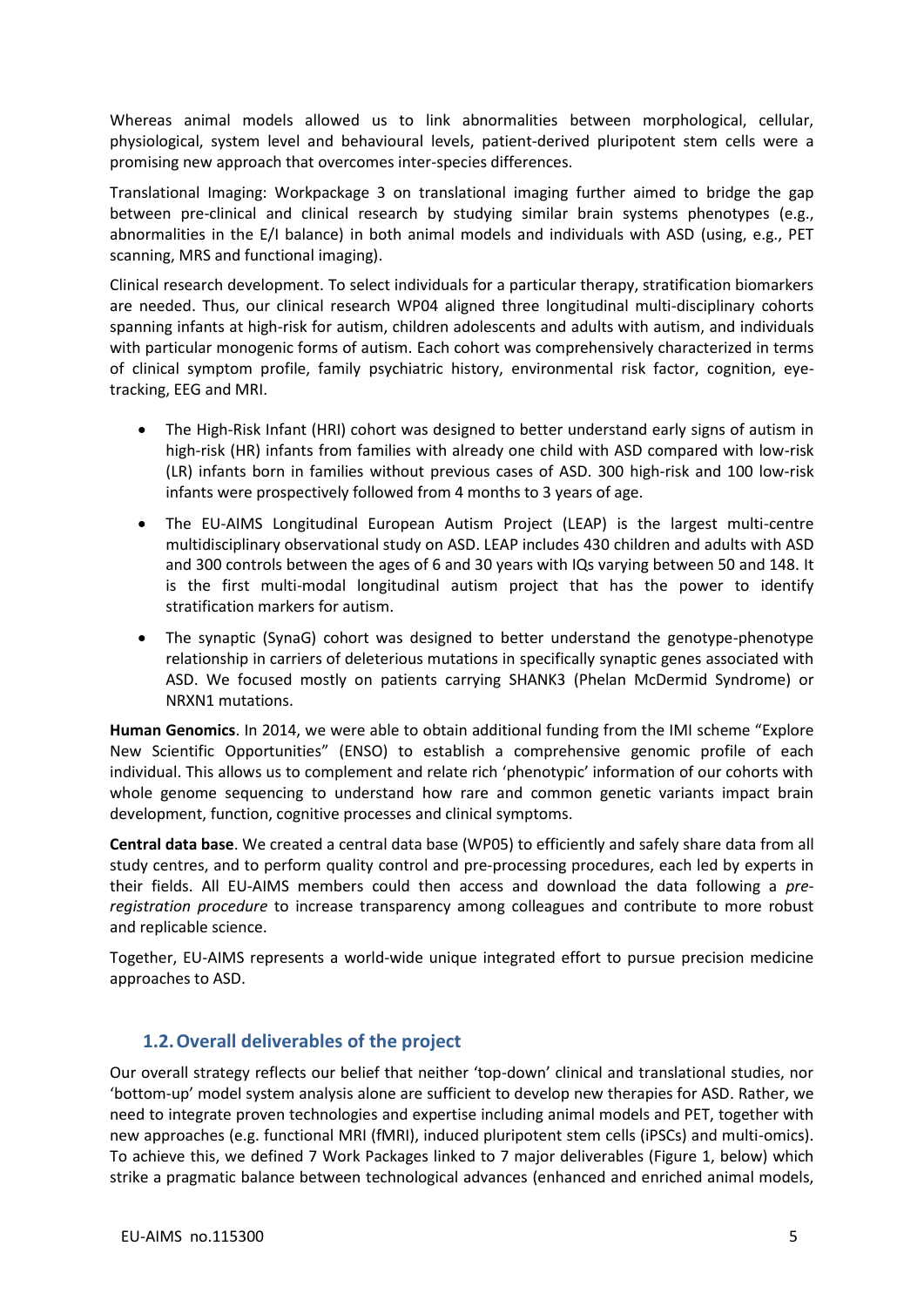new imaging techniques, advanced analyses) and lines of research that may carried more risk but were transformative (e.g., genetics for patient stratification and response prediction).



*Figure 1: The goal of EU-AIMS is to accelerate the development of Innovative Medicines through 7 main deliverables* 

#### **Overall Deliverables of the project**

**WP01, Deliverable A:** An Integrated Approach Using Cellular Assays that Translate to Animal Models and Humans

## **A. ESTABLISHING CELLULAR ASSAYS**

Tasks and their outputs:

- i. Bank keratinocytes/fibroblasts and iPSCs samples from specific patient cohorts and 'neurotypical' controls
- ii. Utilization of iPSCs and other cellular systems to define cellular phenotypes associated with ASD
- iii. Provide an aetiological link between the genetic and neurodevelopmental components of ASD

**WP02, Deliverable B:** Animal Models with a Close Link to the Neurobiology of ASD and that Support Translation from Animals to Patients

## **B. ANIMAL MODELS THAT SUPPORT TRANSLATION TO PATIENTS**

Tasks and Outputs:

- i. Animal models that exhibit robust core ASD symptoms
- ii. Reproducible quantitative behavioural assays
- iii. Defined physiological deficits and biomarkers
- iv. Animal models for pharmacological intervention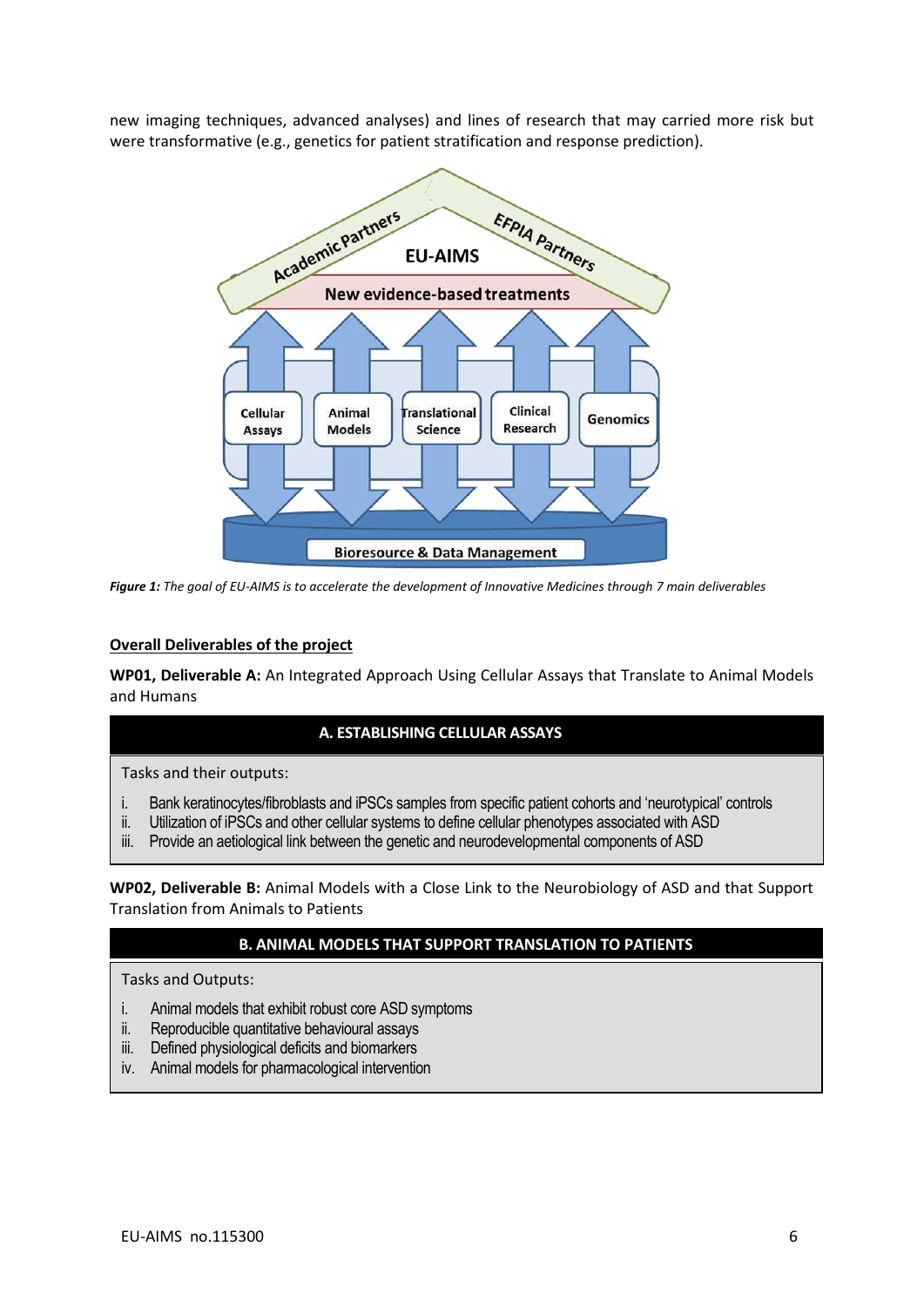#### **WP03, Deliverable C:** Validation of Biomarkers that Aid the Drug Discovery Process

#### **C. VALIDATING BIOMARKERS**

#### Tasks and Outputs:

- v. Establish animal translational endpoints in humans through cross-species anatomical and functional neuroimaging, and electrophysiology, that aid drug discovery
- vi. Apply existing, and develop new, molecular neuroimaging tools for drug discovery in ASD
- vii. Identify biomarkers for segmentation/stratification of patient groups.

#### **WP04, Deliverable D:** Clinical Research Development and Education

#### **D: Clinical Research Development**

Tasks and Outputs:

- i. Identify biomarkers which precede onset of clinical symptoms
- ii. Define the relationship between biomarkers and the autistic clinical phenotype in children and adults
- iii. Develop a clinical research infrastructure
- iv. Develop standardized clinical assessment methods, improved clinical trials methodology and regulatory guidelines
- v. Assess clinical standards, and outcome, of ASD individuals in the EU

#### **WP05, Deliverable E:** Bioresource and data management

#### **E. BIORESOURCE AND DATA MANAGEMENT**

Tasks and Associated Outputs:

- i. A repository of samples that facilitates identification of risk markers, stratification markers, and markers that predict therapeutic response.
- ii. Characterisation of genomic mechanisms underlying ASD
- iii. A data sharing platform with systems for data collection, integration, management, and access.

#### **WP07, Deliverable F:** Human Genomics

#### **F: HUMAN GENETICS**

Tasks and Associated Outputs:

- i. Genetic profiling of the clinical cohorts (infants-at-risk for autism); Longitudinal European Autism Project (LEAP), patients with synaptic gene deficits;
- ii. Characterisation of genes and pathways associated with ASD;
- iii. Network-based stratification of patients with ASD;
- iv. Establishing associations between genetic subtypes and intermediate phenotypes of ASD

## **1.3.Summary of progress versus plan since last period**

We report no major progress from WPs 1 and 2 since the periodic report year 5, because work conducted during the no-cost extension period only pertained to WPs 3, 4 and 7.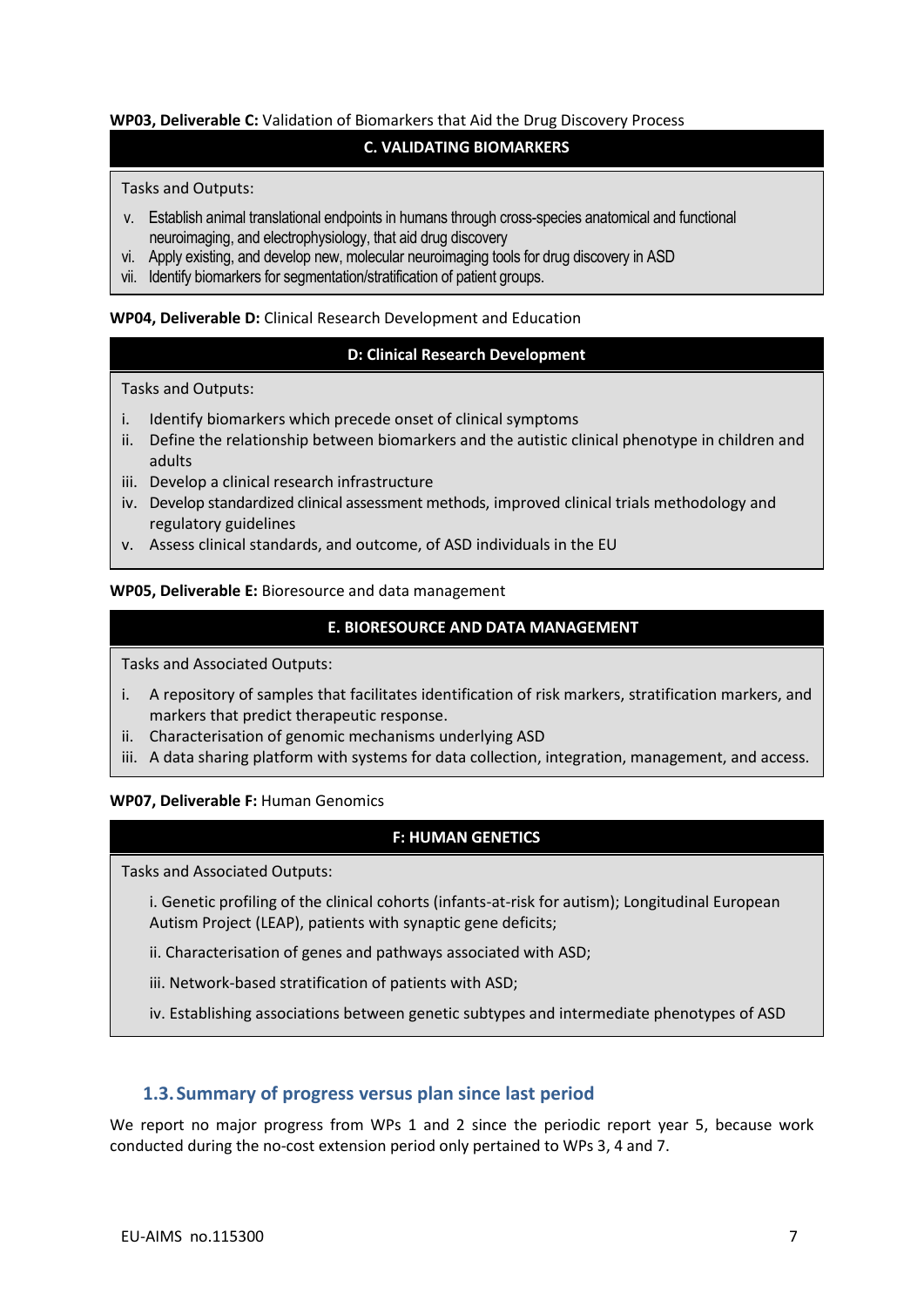#### **W01 – In vitro system development**

WP01 has been mainly finalised in year 5. In Period 6 WP1 has identified morphogenetic and electrophysiological phenotypes associated with SHANK3, Tsc2, and sporadic ASD-derived neurons. SHANK3 is a structural protein found predominantly at the postsynaptic density. Mutations in the SHANK3 gene have been associated with risk for autism spectrum disorder (ASD). We generated induced pluripotent stem cells (iPSCs) from control individuals and from human donors with ASD carrying microdeletions of SHANK3. In addition, we used Zinc finger nucleases to generate isogenic SHANK3 knockout human embryonic stem (ES) cell lines. We differentiated pluripotent cells into either cortical or olfactory placodal neurons. We show that patient-derived placodal neurons make fewer synapses than control cells. Moreover, patient-derived cells display a developmental phenotype: young postmitotic neurons have smaller cell bodies, more extensively branched neurites, and reduced motility compared with controls. These phenotypes were mimicked by SHANK3-edited ES cells and rescued by transduction with a SHANK3 expression construct. This developmental phenotype is not observed in the same iPSC lines differentiated into cortical neurons. Therefore, we suggest that SHANK3 has a critical role in neuronal morphogenesis in placodal neurons and that early defects are associated with ASD-associated mutations. These findings were published in Molecular Psychiatry volume 23, pages 735–746 (2018) doi:10.1038/mp.2017.185.

#### **W02 – Animal Model Development**

During the additional year of EU-AIMS, WP2 has performed a cross-site study involving 3 sites. The objective was to replicate a previous experiment and provide reproducible results by standardizing the experimental protocol for the behavioral evaluation and drug testing in a genetic rat model.

To improve data robustness, several parameters, such as animal handling, standard operating procedures (SOPs), compound and animal provider, data analyses and reporting were carefully aligned between the participating partners.

SHANK2 knock-out (KO) rats were bred at Charles River (Wilmington, MA – USA) and sent to the 3 partners (Pfizer, Roche and University of Groningen) for phenotypic assessment. Previously, Pfizer have demonstrated hyperactivity and repetitive circling behavior in these animals.

Each test site was equipped with Phenotyper behavioral chambers, provided by SME partner Noldus technologies. Janssen provided the 3 sites with the metabotrobic glutamate receptor 1 (mGluR1) antagonist, JNJ 16259685. Raw and analyzed data were uploaded to a platform by Sylics (a collaborator linked to partner Noldus).

Using automated and manual scoring of the behavior, all three sites showed comparable results, both at the level of the genotype differences and the pharmacological effect. Some inconsistencies between manual and automated scoring were observed, however they were replicated across the sites, suggesting a beneficial effect of intense standardization. These findings reveal the importance of phenotype definition for the interpretation of the genotypic and pharmacological findings.

#### **WP03 - Translational Neuroimaging**

DeCODE/ Amgen: 190 genotyped individuals have been added to the large dataset on cognitive, structural and neurofunctional phenotypes (N~1500) in Iceland. Data are continuously analyzed and several manuscripts on genetic risk and associated phenotypes are in preparation or have already been published.

CIMH: We have advanced our analyses on the LEAP wave-1 dataset (N>600) and completed grouplevel standard analyses. The LEAP wave-2 dataset (N>500) has successfully been pre-processed and analyzed on the individual level. This data is currently subjected to quality control assessments and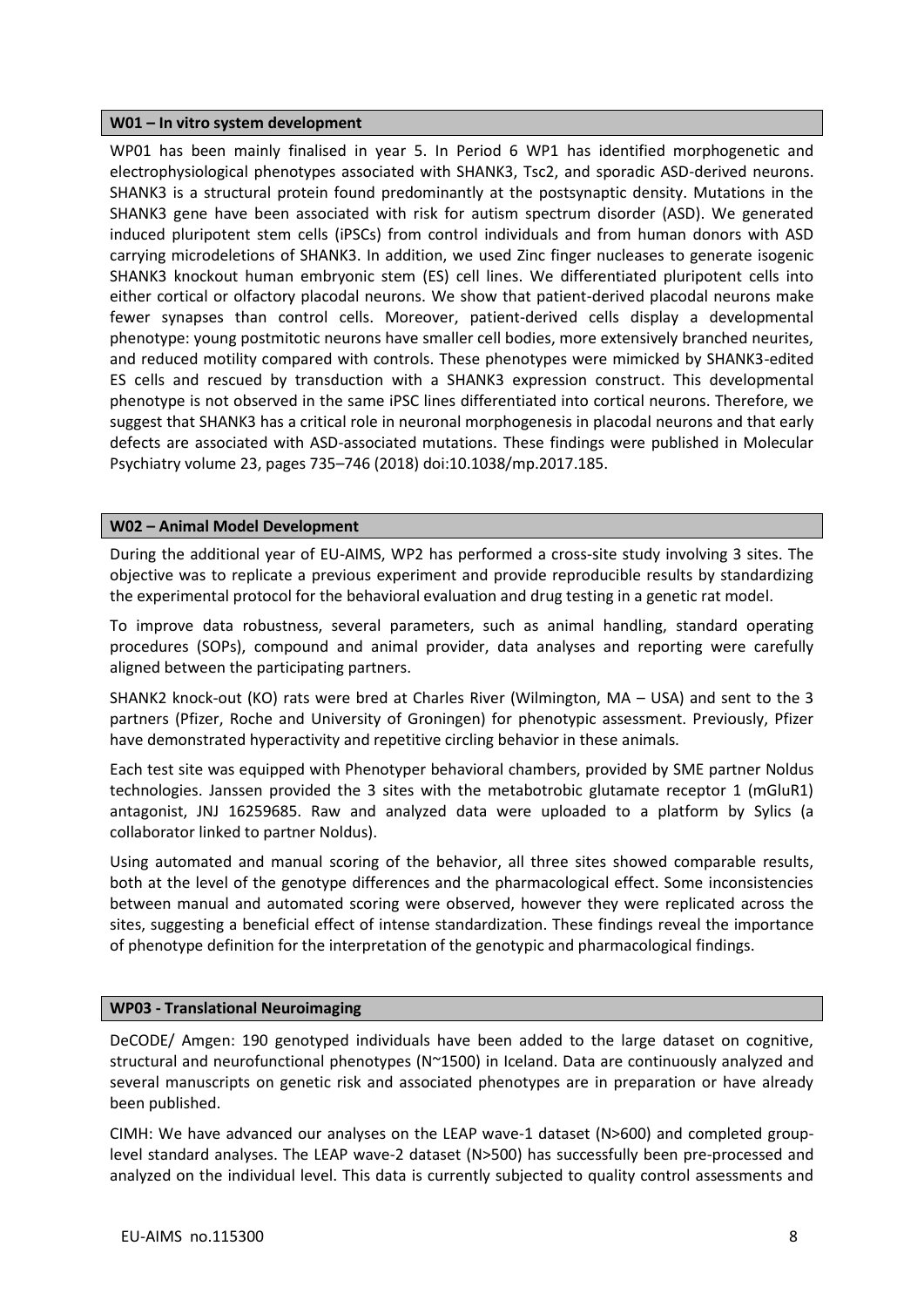will be released to the consortium as soon as the central database is finalized at Pasteur. Besides standard analyses, we have applied network segregation modelling approaches to the data. Results have been presented at international conferences and manuscripts are in preparation.

In a collaborative effort between Roche and KCL, we finalized a translational MRS study in persons with idiopathic ASD and in several rodent models of ASD. The study's aim was to ascertain potential common underlying substrates related to excitatory and inhibitory neurotransmission. In the current reporting period a manuscript on this study was submitted and accepted for publication in Translational Psychiatry (in press).

In joint projects at KI and KCL, we have successfully established a PET protocol for quantification of metabotropic glutamate mGluR5 receptors in ASD subjects and examined twin pairs discordant for ASD as well as control subjects. We have further, for the first time, developed a methodology for comparisons of GABA and glutamate measured with PET and MRS. One high impact publication has been finalized and several manuscripts on 5-HTT, GABA and glutamate imaging are in preparation.

In total, 74 individuals were recruited to the Synaptic Gene (SynaG) project. This includes 23 participants with Phelan McDermid Syndrome (SHANK3 deletion) (12 female, 11 male), 5 participants with a "developmental CNV" (2NRXN1 deletion, 3 16p11.2), 30 children with ASD (28 male, 2 female) and 16 typically developing children. Participants were comprehensively assessed in terms of clinical profile (ASD core symptoms, and comorbid psychiatric symptoms, level of adaptive function), family history, environmental risk factors, parent-child interaction, cognitive and social cognitive development (based on behavioural assessments and eye-tracking), EEG, and – in a subset of participants – MRI scans. Blood samples were collected and banked for genomic and fluid biomarker analyses; hair samples were collected and banked for selective iPSC generation. Findings on clinical symptom profile, cognition, eye-tracking and parent-child interactions are currently being prepared for publication.

#### **WP04 - Clinical Research Development**

**Eurosibs (Infant-at-risk study).** We have continued to collect follow-up data on our high-risk infant cohort (for which we exceeded our enrolment targets), with over 80% of our cohort followed to age 2. We have replicated our earlier observation of reduced temporal lobe specialisation in infant siblings and linked alterations in specialisation of the temporal lobe to later autism. Further, we have completed an initial case series study of infants with a known genetic disorder linked to autism (neurofibromatosis Type 1), essential to translational insights. We have also been developing and applying new techniques such as genetic-based machine-learning algorithms to both behavioural and neuroimaging data to move beyond group-based effects to individual-level prediction. Finally, we have continued to identify novel candidate biomarkers of later core and associated symptoms of autism, including alterations in neural microstates; diminished habituation of auditory gamma responses; and reduced dynamic modulation of EEG theta power. Additionally, the results were published in several publications.

Longitudinal European Autism Project (LEAP). During the last periodic report, we reported that the follow-up assessment wave of LEAP had been completed. Major progress in this final period includes:

- pre-processing and quality control of the follow-up data led by core analysis groups; this is complete for clinical, cognitive, fMRI, sMRI and DTI data; and ongoing for EEG and eye-tracking data;
- data analysis and manuscript preparation of 68 pre-registered projects based on LEAP data;
- integration of findings according to core questions;
- communication of findings to scientific audiences, including submission of the first four empirical papers to peer reviewed journals, and more than 25 oral or poster presentations at INSAR (International Society for Autism Research) and other international conferences.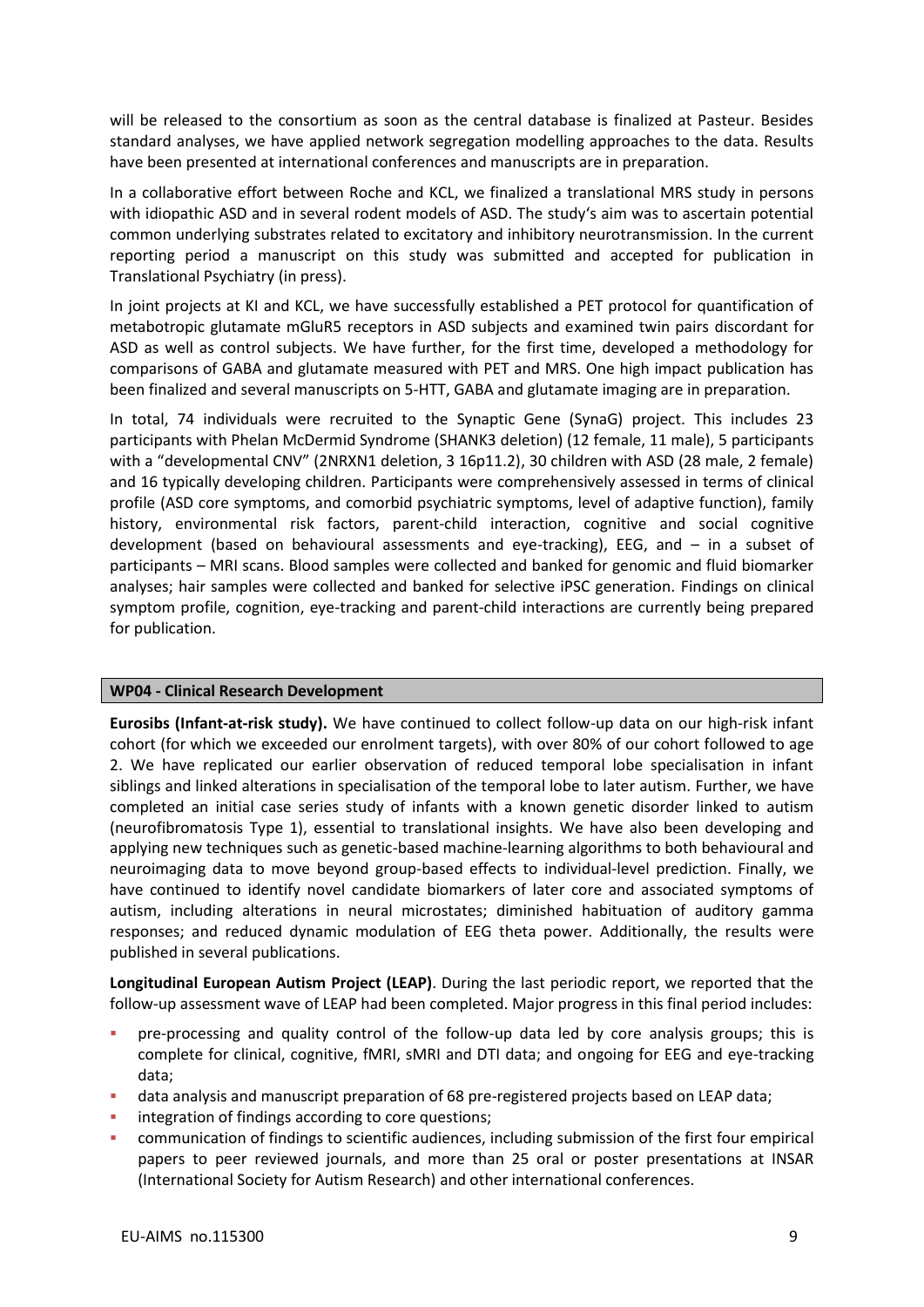#### **WP05 - Database**

In the last reporting period the EU-AIMS bioresource continued accepting and managing biological samples from the consortium. At the end of the project the number of proband EDTA blood samples for the LEAP study is 1130 (from 8 acquisition centres), additionally there are 804 parent samples (from both mothers and fathers). The bioresource also contains Tempus blood samples, plasma, urine, and saliva – please see the tables below for details.

In 2017, NeuroSpin continued the operation of the existing tools developed in the EU-AIMS project, and prepared the transfer of the data to Institut Pasteur Paris France.

New clinical raw datasets were collected during year 2017 for new or already included subjects. As of March 2018, data on 2333 independent subjects were collected. Anonymization and format harmonization were applied to the raw data. NeuroSpin continued the operation of the existing tools developed according to WP4 prescriptions during the project: (i) raw data were included in the data exposition server (eu-aims.cea.fr) and (ii) raw data entered the quality control and first-line consensus processing (QC&CP) stage established during the project. All the raw data collected were made available to the different core analysis groups. NeuroSpin was part of one core analysis group for structural image analysis and ran the Freesurfer analysis, as well as its quality control. The data that underwent QC&CP were sent back to NeuroSpin and included in the exposition server.

As decided with WP4 leaders of the clinical studies, the raw data collection was closed at the end of year 2017, and the status of the external processing carried out by external core analysis group was frozen. The exposition server of the clinical data – anonymized, harmonized, curated and QC&CP – was stopped on March 21th 2018.

Institut Pasteur was chosen by the EU-AIMS consortium to be the centre that will host EU-AIMS data in the future. NeuroSpin started the legal procedures to enable the transfer in May 2017 which is a pre-requisite to any data transfer. This legal procedure has been completed and data transferred to the Institut Pasteur.

In Q4'2016 work was started to expose some of the clinical data via a data exploration system tranSMART. EU-AIMS Data Sharing System provides means to find and download data for further analysis, while tranSMART allows users to perform some basic analysis on the fly, with an aim to aid hypothesis generation. Clinical, demographic and questionnaire data have been transformed to match the requirements of tranSMART, and were made available via this system.

#### **WP07 – Human Genomics**

There was no genetics study in the initial EU-AIMS project. It was only in 2014 that Work Package 7 (WP7) was added to obtain the genetic profiling of the patients and their parents collected in the EU-AIMS Longitudinal European Autism Project (LEAP), Eurosibs, the High-Risk Infant project (HRI), and the synaptic (SynaG) cohorts. We received funding from ENSO (Explore New Scientific Opportunities) to initiate this genetic project and to start the genetic profiling of a subset of individuals collected through EU-AIMS. The strategy described in the application was initially to perform a high-density SNP array (5 million SNPs) and a whole exome sequencing (WES) for a subset of the participants. Because of the drop in the cost of the whole genome sequencing (WGS) and our partnership with Autism Speaks, we decided to improve the genetic profiling by using the Illumina OmniExpress SNP array to genotype 700,000 SNPs and then to perform a WGS. The WGS of the HRI and the SynaG cohorts is currently performed by the National Human Genomic Research Centre (CNRGH formerly CNG). The WGS of the LEAP cohort will be performed through our collaboration with Autism Speaks through the MSSNG project (https://www.mss.ng/). The use of the SNP array before WGS was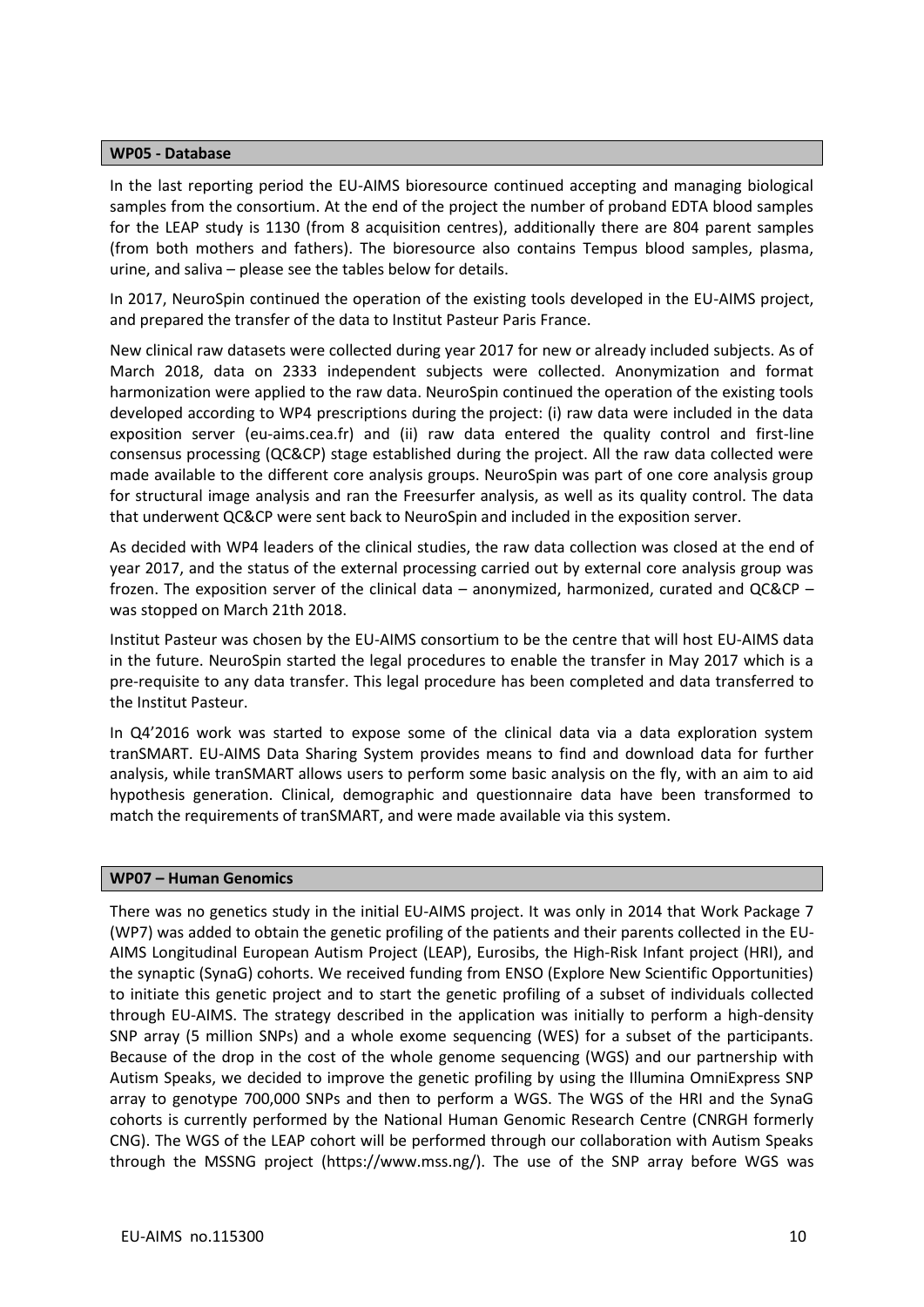justified for (i) having a very detailed QC of the DNA samples before the WGS and (ii) a validation of the relatively large copy-number variants (CNVs) (>50kb).

## **1.4.Significant achievements since last report**

#### **W01 – In vitro system development**

WP1 has identified morphogenetic and electrophysiological phenotypes associated with SHANK3, Tsc2, and sporadic ASD-derived neurons: we generated induced pluripotent stem cells (iPSCs) from control individuals and from human donors with ASD carrying microdeletions of SHANK3. In addition, we used Zinc finger nucleases to generate isogenic SHANK3 knockout human embryonic stem (ES) cell lines. We differentiated pluripotent cells into either cortical or olfactory placodal neurons. We show that patient-derived placodal neurons make fewer synapses than control cells. Moreover, patient-derived cells display a developmental phenotype: young postmitotic neurons have smaller cell bodies, more extensively branched neurites, and reduced motility compared with controls. These phenotypes were mimicked by SHANK3-edited ES cells and rescued by transduction with a Shank3 expression construct. This developmental phenotype is not observed in the same iPSC lines differentiated into cortical neurons. Therefore, we suggest that SHANK3 has a critical role in neuronal morphogenesis in placodal neurons and that early defects are associated with ASD-associated mutations. These findings were published in Molecular Psychiatry volume 23, pages 735–746 (2018) doi:10.1038/mp.2017.185.

#### **WP02 - Animal models of ASD**

During the additional year of EU-AIMS, WP2 has performed a cross-site study involving 3 sites (Pfizer, Roche and University of Groningen (collaboration partner)). The objective was to replicate a previous experiment and provide reproducible results by standardizing the experimental protocol for the behavioural evaluation and drug testing in a genetic rat model. Using automated and manual scoring of the behaviour, all three sites showed comparable results, both at the level of the genotype differences and the pharmacological effect. Some inconsistencies between manual and automated scoring were observed, however they were replicated across the sites, suggesting a beneficial effect of intense standardization. These findings reveal the importance of phenotype definition for the interpretation of the genotypic and pharmacological findings.

#### **WP03 - Translational Neuroimaging**

Our human imaging projects have advanced significantly with respect to data acquisition and data analysis. At deCODE/Amgen/Domus, 190 genotyped individuals have been added to the large dataset on cognitive, structural and neurofunctional phenotypes (N~1500). Data are continuously analysed and several manuscripts on genetic risk and associated phenotypes are in preparation or have already been published. The major achievement was reached in the analyses on the LEAP wave-1 dataset (N>600) and group-level standard analyses. The LEAP wave-2 dataset (N>500) has successfully been pre-processed and analysed on the individual level. Additionally, a translational MRS study in persons with idiopathic ASD and in several rodent models of ASD was finalised, a PET protocol for quantification of metabotropic glutamate mGluR5 receptors in ASD subjects and examined twin pairs discordant for ASD as well as control subjects was successfully established. Finally, for the first time, a methodology for comparisons of GABA and glutamate measured with PET and MRS was developed.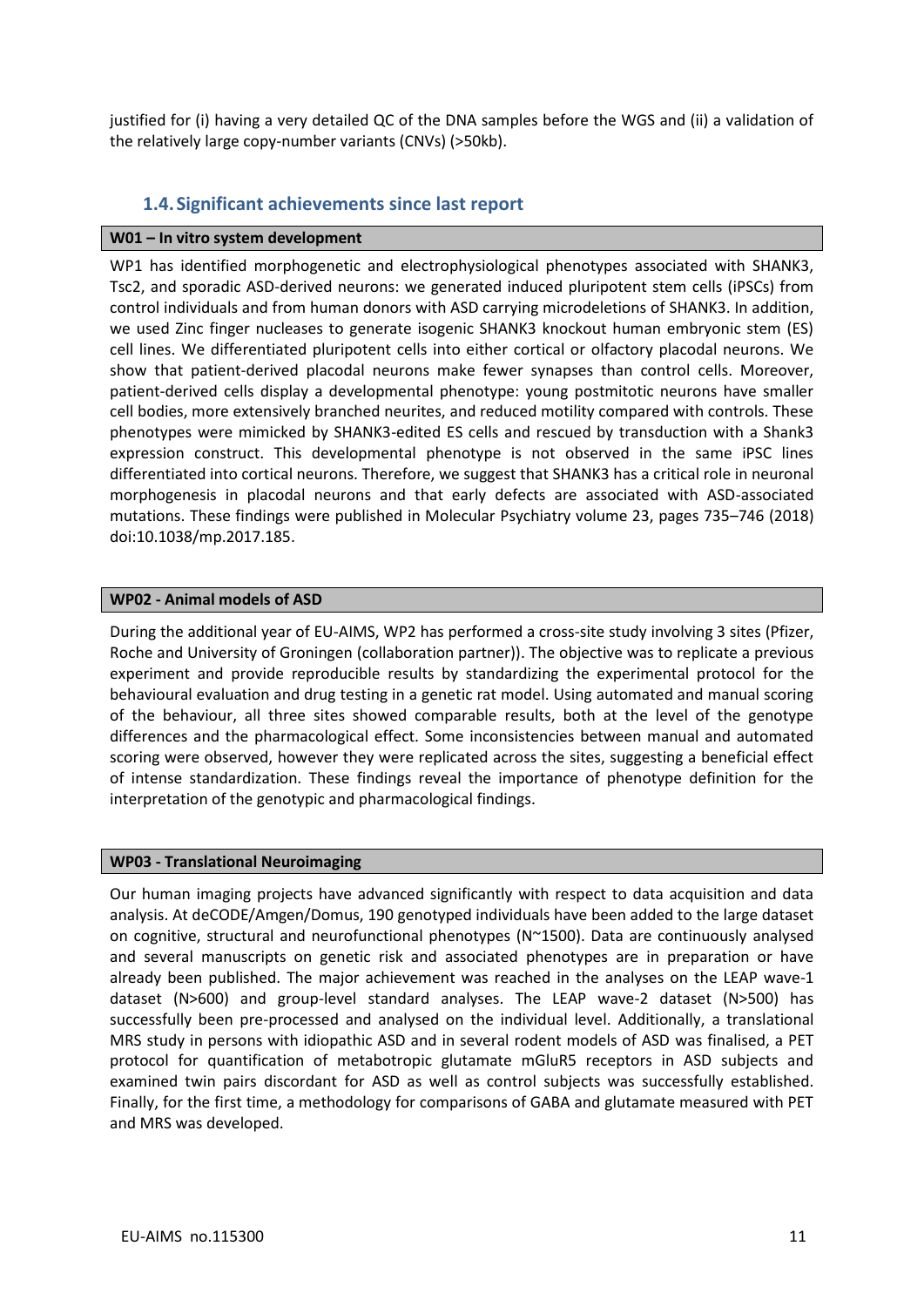#### **WP04 - Clinical Research Development**

**Eurosibs/High-risk infant sibling study.** We have continued to collect follow-up data on our high-risk infant cohort (for which we exceeded our enrolment targets), with over 80% of our cohort followed to age 2. We have published a number of collaborative manuscripts on the first wave of siblings to reach outcome age, including a recent high-profile publication in Nature Communications on the predictive relation of alterations in the pupillary light reflex to later autism (Nystrom et al., 2018). We have also replicated our earlier observation of reduced temporal lobe specialisation in infant siblings (Braukmann et al., 2018), and linked alterations in specialisation of the temporal lobe to later autism (Lloyd-Fox et al., 2018). Further, we have completed an initial case series study of infants with a known genetic disorder linked to autism (neurofibromatosis Type 1), essential to translational insights (Kolesnik et al., 2018). Consistent with our emphasis on reproducibility, we have three other replication papers in preparation or review that replicate our findings on early connectivity and later autism (Haartsen et al. in review); and social attention engagement and later autism (Gui et al., in prep; Tye, Bussu et al., in prep). We have also submitted a paper demonstrating that we can collect eyetracking-based putative biomarkers with high degrees of precision across multiple European sites despite varied lab set-ups, critical to clinical utility (Jones et al., in review). We have also been developing and applying new techniques such as genetic-based machine-learning algorithms to both behavioural and neuroimaging data to move beyond group-based effects to individual-level prediction (Bussu et al., 2018; Tye, Bussu et al., in prep). Finally, we have continued to identify novel candidate biomarkers of later core and associated symptoms of autism, including alterations in neural microstates (Gui et al. in prep); diminished habituation of auditory gamma responses (Kolesnik et al., in review); and reduced dynamic modulation of EEG theta power (Jones et al., in review).

**LEAP.** We have completed the major top-down core analyses of our baseline cohort, including clinical characterisation, and analyses of cognition, resting-state EEG, task-related fMRI and resting-state fMRI. A summary of these findings is given in section 3.1. In addition, analyses of over 60 « bottomup » projects are in progress. Together, our findings clearly demonstrate the heterogeneity of autism across the levels of behaviour, cognition, and brain structure/ function. This challenges the predominant practice in autism research (as well as in other areas of psychiatry) to infer from findings at the group level that a given deficit or abnormality applies to a particular individual. To move beyond such group-level comparisons, we used novel analysis approaches, such as normative modelling, which allow us to quantify the severity of deficits/ abnormalities of each indivdiual on a particular biological or cognitive measure, and the frequency of abnormalities/ deficits in a group context. Such scores can then be used as the basis to defining 'subgroups'. We applied normative modelling approach to cognitive data (Loth et al., in prep, Ahmad in prep, INSAR 2017,2018), EEG data (MMN) (Ahmad et al, INSAR 2018, in prep) and structural MRI data (Zabihi et al., submitted). These findings may ultimately have an important impact on clinical practice and healthcare as they provide the foundation for subtyping ASD into biologically more homogeneous « biotypes ». In turn, these can be the basis for developing and testing targeted treatments/ interventions tailored to the pathophysiology of an individual.

#### **WP05 - Database**

EU-AIMS bioresource continued to manage biological samples from the consortium. EDTA blood samples, Tempus blood samples, plasma, urine, and saliva are avilable, from study subjects, siblings, and parents.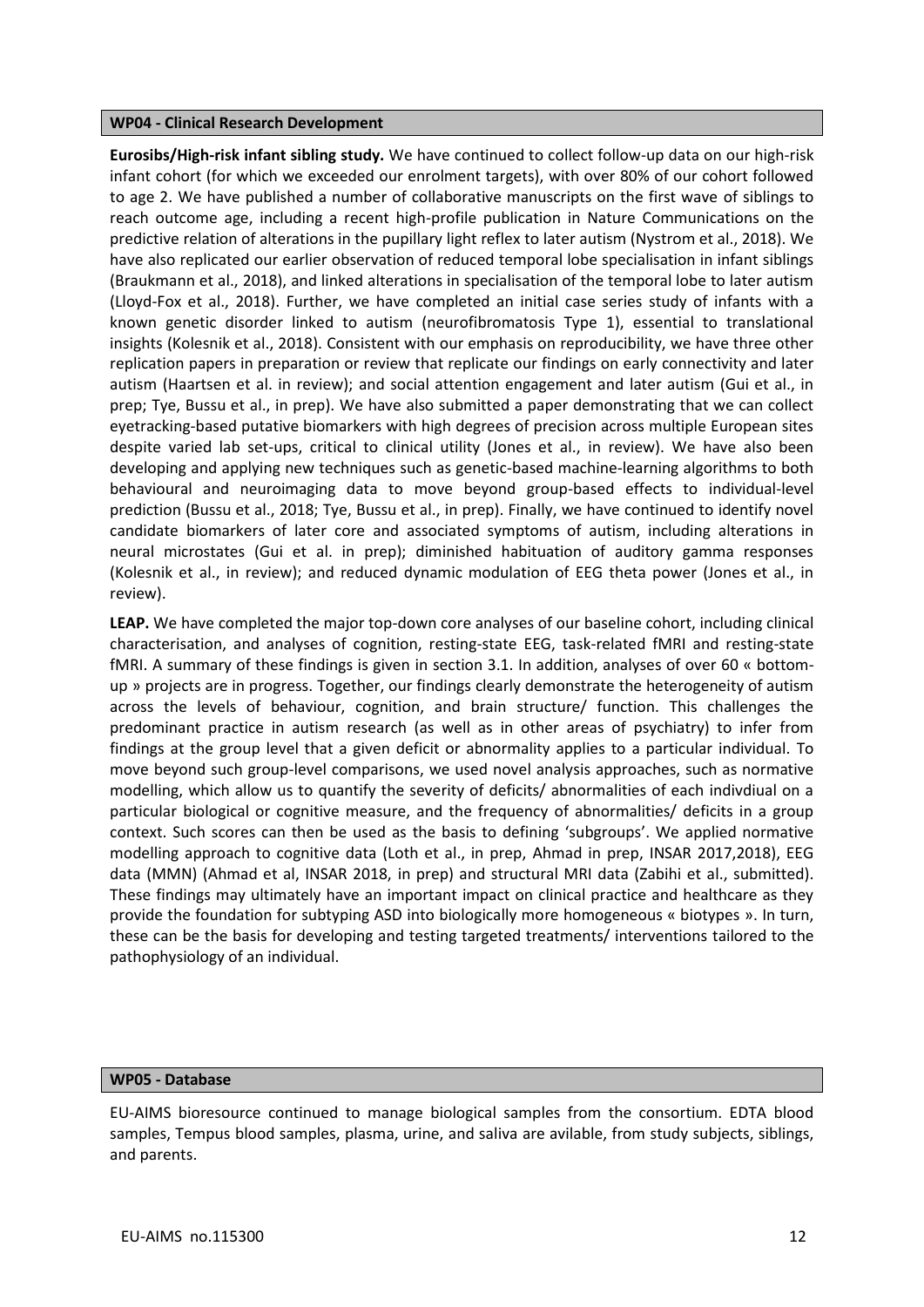Raw data (anonymized and harmonized), as well as QC reports and first-line processed data are indexed and made available via a custom-built infrastructure (the EU-AIMS DataSharingSystems, EU-AIMS DSS). Beyond indexing and offering web views of the consortium data, the infrastructure enables controlling the user access, and reviewing ongoing research projects.

A plan to sustain the clinical database beyond the end of the project has been developed and agreed: Institut Pasteur was chosen as the centre that will host existing (EU-AIMS period) and future (AIMS-2- TRIALS period) clinical data. During the one-year extension of the project CEA-NeuroSpin and Institut Pasteur worked on the legal agreement as a pre-requisite to data transfer.

Another component of the EU-AIMS data management, a system based on the tranSMART platform, was made available to the consortium partners. It provides means for quick, exploratory data analysis. Clinical, demographic and questionnaire data were made available via this system.

#### **WP07 - Human Genomics**

For the LEAP cohort, the total number of participant is 749 including 422 individuals with ASD, 34 with intellectual disability (ID) and 293 TD. In addition to these participants, we collected phenotypic information on 1,004 relatives (mostly parents from individuals with ASD). We collected blood for 77% of the participants (N=323 ASD, 23 ID and 230 TD) and 74% of the relatives (N=742). We then isolated DNA for 519 participants (N=291 ASD, 17 ID and 211 TD) and 589 relatives. The blood DNA was used for the genotyping of 700,000 SNPs (Illumina OmniExpress array) of 491 participants (N=266 ASD, 16 ID and 202 TD) and 562 relatives. This summer 2018, we will receive the last batch of DNA and genotyping (N= 361) and if all DNAs and SNP arrays pass the QC, we will have a complete cohort of 1,318 individuals including 323 with ASD (76% of the total EU-AIMS ASD participants), 23 individuals with ID (68% of the total ID participants), 230 TD (78% of the total TD participants) and 742 relatives (74% of the total relatives). Importantly, to detect de novo mutations, we will have complete families with both parents for 275 individuals with ASD, 13 ID and 82 TD. The DNA will be sent to our partner Autism Speaks (Laboratory of Steve Scherer) for WGS and for inclusion in the MSSNG project. To date, we have the SNP genotyping and CNV data results for 1,046 individuals.

For the **SynaG** cohort, the total number of individuals is 156 including 44 individuals with ASD, 9 TD and 103 relatives. We collected blood for 95 individuals including 27 individuals with ASD, 1 TD and 67 relatives. We will receive the DNA this summer and complete the SNP genotyping and the WGS. To date, we have the SNP genotyping and CNV data results for 8 individuals with ASD and 26 relatives.

For the **HRI** cohort, the total number of individuals is 485 including 56 individuals with ASD (the older sibling in the high-risk families), 146 HR-ASD babies, 29 HR-ADHD babies, and 82 LR-ASD/ADHD babies, and 172 relatives. We succeeded in collecting either blood (N=205) or saliva (N=280) for all the individuals. This sampling is now complete, and the DNA will be send to the National Human Genomic Research Centre (CNRGH) for both SNP genotyping and WGS.

#### **Pipeline of analyses and results**

In addition to the collection of the blood, DNA, SNP genotyping and WGS data, we (INSPAS) (i) designed the main pipelines of analysis of the cohort, (ii) analysed a cohort of 85 individuals with SHANK3 CNVs (Tabet et al. 2017), (iii) developed GRAVITY, a Cytoscape plug-in to visualize multiple hits in individuals https://research.pasteur.fr/en/software/gravity/, and STRATIPY, a new Python package for network-based stratification https://research.pasteur.fr/en/software/stratipy/.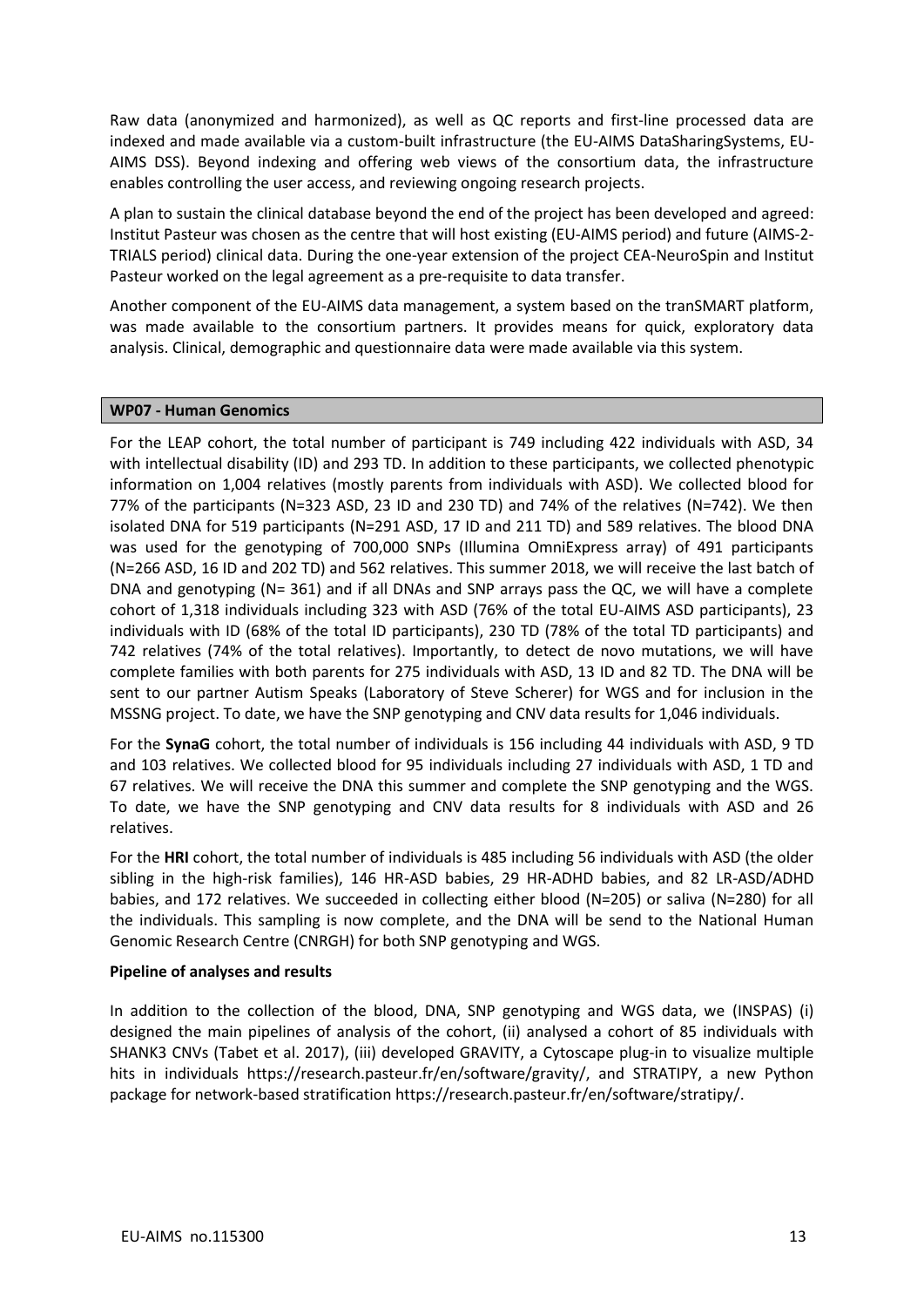## **1.5.Scientific and technical results/foregrounds of the project**

#### **WP01 - Cellular models of ASD**

Examples of successful academic-industry partnerships include a collaboration between Basel University and Roche, which has identified molecular and cellular phenotypes in a human stem cell model of tuberous sclerosis: mTORC1 inhibition corrects neurodevelopmental and synaptic alterations in TSC2. Lead by Prof Price, researchers at KCL and Roche developed an assay to evaluate the interaction between genetic and environmental risk factors for ASD. They found that when neural progenitors from ipSCs derived from control individuals were treated with pro-inflammatory cytokines at stages equivalent to the first trimester, they phenocopy precisely the morphogenetic phenotypes seen in cells derived from SHANK3 ASD patients. However, this effect of proinflammatory cytokines is not seen in cells from ASD patients, where the phenotype is already in evidence, suggesting that the cytokines are genuinely reproducing an ASD phenotype. Neural progenitors 'remember' their exposure to cytokines when administered at this 1st trimester stage and augment their response to the same cytokine delivered at later neuronal stages. This cellular memory appears to be associated with 'PML nuclear bodies', a mechanism demonstrated in immune cells, but never before in neural derivatives. The achievement of D1.8 "Provide evidence for the 'twohit' hypothesis in ASD" is a major success and brings to culmination the series of studies that comprise this work package. We had previously reported a morphogenetic and physiological phenotype for the SHNAK3-derived neurons. This models a genetic risk factor for autism and provides evidence for an early cellular/molecular phenotype associated with ASD. The question associated with the 'two-hit' hypothesis was whether a similar phenotype might be associated with an environmental risk of the disorder, and whether the two risks combined would show the same or an enhanced phenotype.

We have modelled the environmental risk by employing a cellular model of maternal immune activation (MIA). Activation of the maternal immune system during pregnancy by, for example, viral infection, is a known risk factor for ASD. In a Danish cohort study, the increased risk of a diagnosis of autism in a child exposed to MIA in utero as a consequence of severe influenza infection was almost three-fold (Atladóttir et al., 2010). We mimicked this in vitro by exposing neural progenitor cells at a stage equivalent to first trimester to pro-inflammatory cytokines, such as interferon gamma (INFg). We discovered that neurons subsequently differentiating from such exposed neural progenitor cells show a morphogenetic phenotype equivalent to that we previously observed in the SHANK3 cells (Kathuria et al., 2018)

The question then arose of whether similar phenotype could be observed in cells derived from sporadic ASD patients. The figure shows that these cells show the phenotype, even without the INFg exposure, just like the SHANK3 cells. Thus, we have demonstrated the same phenotype in three models of ASD: genetic, sporadic, and environmental. This gives us a degree of confidence that this phenotype is associated with the disorder, and not some by-product of (for instance) the genetic background.

#### **WP02 - Animal models of ASD**

WP02 delivered rodent models that exhibit several core ASD symptoms. The WP defined detailed protocols for existing quantitative behavioral assays of social behavior that are sufficiently robust and reproducible for drug discovery. The identified models and methodologies now provide the basis for competitive industry projects on ASD drug discovery and development of new therapeutics.

**Increasing understanding of the neuropathology of ASD.** Already during the early phase of EU-AIMS WP02 made important break-throughs. The genetic heterogeneity of autism poses a major challenge for identifying mechanism-based treatments. A number of rare mutations are associated with autism, and it is unclear whether these result in common neuronal alterations. We discovered in our WP02 study an unexpected convergence of synaptic pathophysiology in a nonsyndromic form of autism with those in fragile X syndrome. More specifically, neuroligin-3 knock-out mice exhibited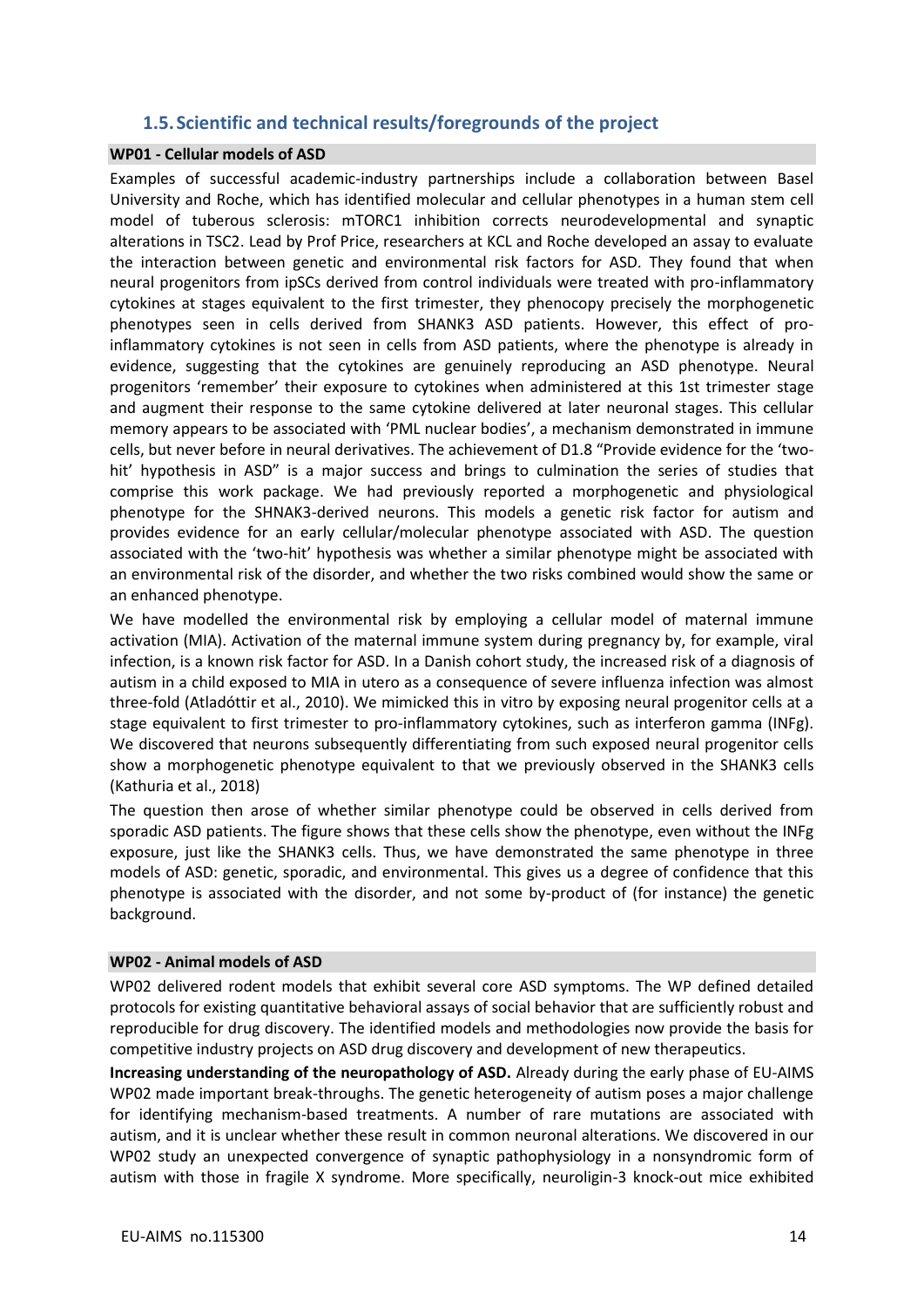features characteristic of fragile X (which includes autism as one of their multifaceted symptoms); including disrupted heterosynaptic competition and perturbed metabotropic glutamate receptordependent synaptic plasticity. These phenotypes could be rescued by re-expression of neuroligin-3 in juvenile mice, highlighting the possibility of reverting neuronal circuit alterations in autism after the completion of development, as well as important implications for mechanisms underpinning the disorder. This highlighted the previously unknown role of mGlu1 in non-syndromic forms of ASD. The finding was published in Science (Baudouin et al., 2012) and further extended by also demonstrating pharmacological rescue.

We then translated this into clinical samples in less than a year by initiating the development of a PET Ligand to measure mGLU1 in ASD, and have linked this to ongoing PET-pilot studies of synaptic deficits in iPSCs from ASD individuals with other glutamatergic and GABergic receptor subtypes.

A second major step forward in the understanding of mechanism involved ASD was the testing of novel Mnk- inhibitors with better brain penetration and their action of specific rodent behaviour (WP2 – Scheiffele lab). The work on Mnk inhibition led to the filing of a patent (US 2015/0038506 A1) submitted by Peter Scheiffele (UNIBAS). The present invention relates to certain compounds (e. g., imidazopyrazine, imidazopyridine, imidazopyridaZine that act as inhibitors of the MAP kinase interacting kinases MNK2a, MNK2b, MNKla, and MNKlb. It further relates to pharmaceutical compositions comprising these compounds, and to the use of the compounds for the preparation of a medicament for the prophylaxis and treatment of diseases (e.g., prolifera tive diseases (e.g., cancer), neurodegenerative diseases (e.g., Alzheimer's disease), metabolic diseases (e.g. diabetes), neurodevelopmental disorders (e.g. autism), or psychiatric disorders (e.g. schizophrenia or anxiety)) as well as methods of treating them.

**Transgenic models.** WP2 has studied several transgenic models, as well as the inbred BTBR mice and environmental model using prenatal sodium valproate (VPA) exposure in mice.

Cross-site reproducibility was tested in the BTBR mice using a harmonized protocol for social interaction and automated scoring (EthoVision XT 9.0 – Noldus). The effect of oxytocin (50 mg/kg, ip) versus vehicle was tested on direct social interaction. Results showed a reproducible readout across the test sites. The testing of several cohorts of BTBR mice (Roche), revealed a robust and stable phenotype, whereas many transgenic models (Nlgn1, Nlgn3, Shank3, 16p11 KO, Cacna 1a KO, 15q duplication, Frm1 KO and Sapap3 KO) did not exhibit a robust and stable phenotype. Many of the factors contributing to the observed variability remain elusive. For drug discovery, however robustness is an essential aspect.

The cross-site study performed with SHANK2 KO rats also showed that through harmonization of protocols and using one cohort of animals a specific phenotype is reproducible in different laboratories. It seems however more of a challenge to produce animal models that exhibit a phenotype that is robust and stable over time.

 The pharmacological effect of the shared mGluR1 antagonist (JNJ16259685) was equally reproducible across the sites. This study has also reproduced previously obtained data in the same strain (Pfizer).

**Multi-centre study**. The main objective of this WP2 multi-center study was to provide replicable and reproducible results by standardizing an experimental protocol for behavioral evaluation and drug testing using a genetic animal model for Autism Spectrum Disorder (ASD). To improve data reproducibility, several factors were aligned carefully between the three sites involved, such as lab protocol, compound and animal provider, data analysis and report of results across different sites. It was hypothesized that by sharing a series of experimental elements in detail, the variance across sites will be reduced and provide higher rates of reproducibility across sites.

Based on an earlier finding from one of the three sites involved in this study, a replication study focusing on this initial finding was initiated, namely the assessment and pharmacological reversal of a behavioral phenotype difference between a rodent genetic model for ASD and the wild type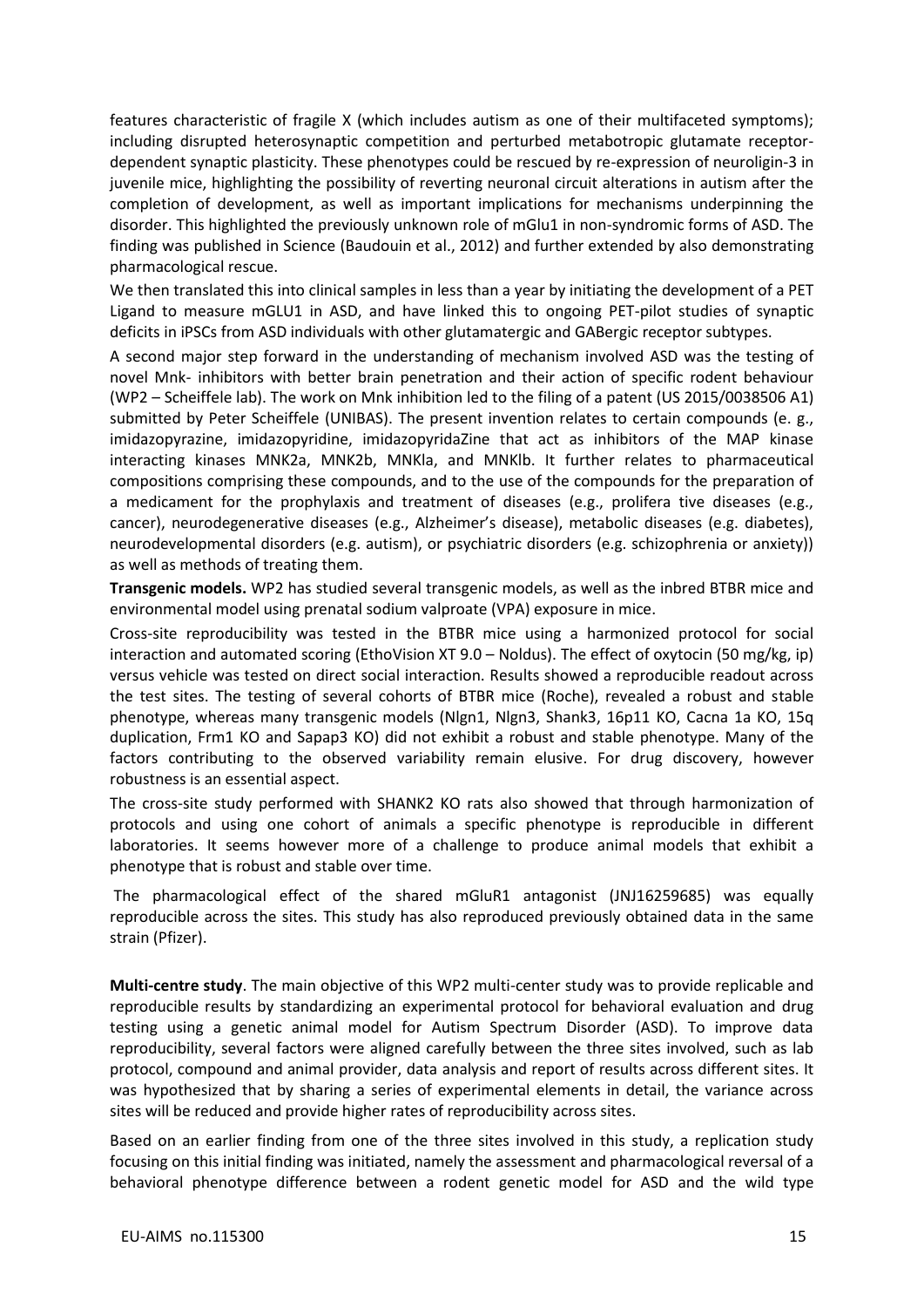littermate controls. As part of the replication study in SHANK2 mutant rats and their controls, a phenotypic assessment was carried out quasi-simultaneously in 3 different research facilities (Pfizer, Roche, University of Groningen (the latter through project partner UMCU)). In order to standardize the experiment as much as possible several rounds of discussions were held to reach consensus about the experimental design of the experiment. A working document was continuously shared between sites about the different aspects of the protocol to standardize. The elements that were standardized fell within one of the next categories: provider of animals, the design and timeline of the experiment, technical details about the equipment and software used (provided by Noldus I.T.), behavioral testing and room set up, animal related guidelines, drug provider and administration method (provided by JNJ R&D), and behavioral data analysis procedures.

After conducting the experiments, raw and analyzed data was uploaded to a platform powered by a consortium partner (Sylics), that allowed all the sites to share and access data from the partner sites. Using the automated scoring and manual scoring of the behavior, all three sites showed very comparable results both at the level of the genotype differences and the pharmacological effect. The alignment of the manual and automated scoring showed different frequencies for each of the behaviors analyzed; however, the tendency was the same for both methods of analysis for most of the behavioral categories (e.g. the group showing more grooming on the manual analysis also showed more grooming in the automated analysis, although the frequency was not the same for both analyses). These inconsistencies between the methods of analysis were replicated across sites, suggesting a beneficial impact of the intensive standardization followed in this project.

With regard to the discrepancies between the methods of analysis, it seems that both methods have different sensitivity to detect the behaviors, which may be the result of phenotype definition differences between the hand and automated scored data.

Following thorough standardization of the protocol for a multicenter study, it was shown that reproducibility of behavioral pharmacological data in rodents can be established. Furthermore, the consistent discrepancies at all three sites between automated and manually scored behavioral data reveals the importance of phenotype definition for interpretation of the genotypic and pharmacological findings. The main results from this study are currently being prepared for a collaborative publication from EFPIA, SME and academic partners.

**Novel standardized and automated behavioral paradigms.** In 2017 and 2018, the R&D efforts at Noldus Information Technology once more focused on further development of the EthoVision system for automated video tracking and behavior recognition. The software automatically recognizes 10 different mouse behaviors, without the need for training for different set-ups or strains. It works with an overhead video camera (e.g. the top unit of a PhenoTyper cage), which makes it compatible with cage enrichment, sensors and stimulus devices attached to the cage walls (with a horizontal camera these would block the view). It makes behavioral scoring repeatable, objective and consistent. Our R&D efforts in EU-AIMS were targeted at supporting the multi-site study of the Shank2 rat at Pfizer, Roche and University of Groningen. Two rat behaviors had our special attention: grooming and rotation behavior.

**EthoVision analysis of rat behavior.** The initial analysis (using EthoVision software) of the Shank2 rat video recordings, compared against human scoring, led to unexpected results: grooming overestimation and fluctuating rotations results. When doubts arise on the correctness of automated behavior recognition, the process of validation takes four steps. At first, the videos in question must be manually annotated to establish a ground truth. Next, comparison of the manual annotations versus the automated behavior recognition leads to insight in what might be wrong. Thirdly, when changes to the processing are expected to improve the detection of the behaviors, such changes are made and a re-evaluation of step 2 ensues. The final step is to discuss the new results with project partners and come to decisions. This process repeats until the best possible result is obtained.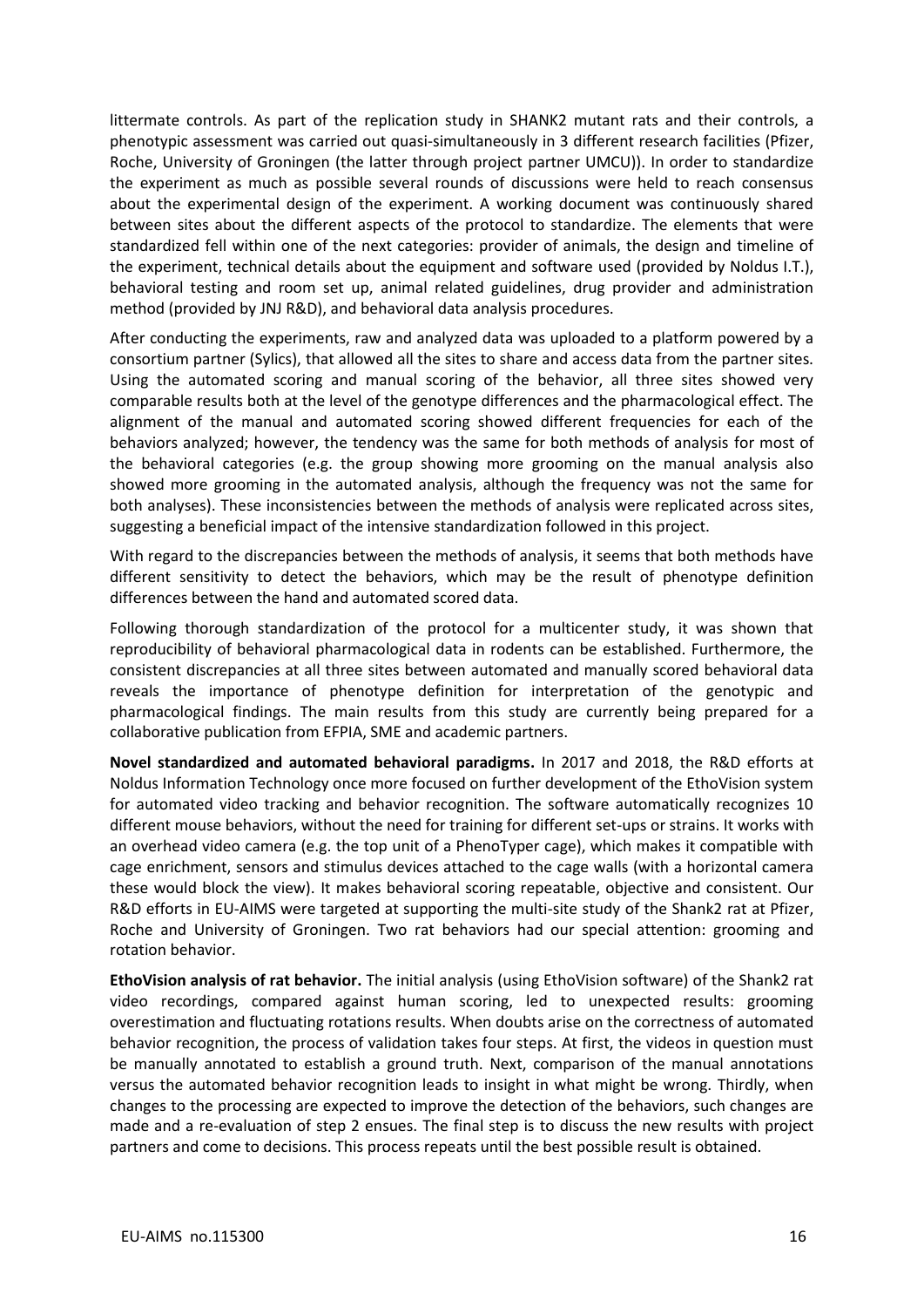**Rotation behavior.** In 2017, for rotations algorithm improvements, a lot of effort has been spent on steps 2 and 3 resulting in a documented improvement proposal for the rotations detection algorithm and the recommendation to change the original definition of what a rotation is. Detailed numeric analysis of the manually annotated rotations revealed that what to the eye looks like a rotation regularly does not conform to the stated definition of rotation. New criteria were examined, prototyped and their contribution to correct rotation detection evaluated. These include the use of:

- Turn angle,
- **EXEDENT** Distance moved by the body points Nose and Tail Base, respectively, during the rotation,
- Vector-length ratio of Nose to Body Center and Tail Base to Body Center,
- **Elongation,**
- Body Angle, and
- **•** Degree of animal movement during the rotation.

Application of the new criteria resulted in much better automated detection, but further improvement must come from a better definition of what a rotation really is.

**Grooming behavior.** For the grooming overestimate, it was discovered that the videos in which this behavior was to be automatically detected were overexposed. Overexposure causes noise and movement everywhere in the video, and no movement on the animal. The result is confusion between Resting and Grooming. In many cases, grooming is scored while in fact the animal sits completely still. The confusion does not appear so much in the control group (vehicle) since here the animal is active most of the time. Attempts to filter the data to lower the noise did not improve the result. There are more options to deal with overexposed data, but time did not allow for this. A chance to create new videos did not offer itself.

**Cognition.** For cognition testing, EU-AIMS partner Sylics has developed the CognitionWall for the mouse, which has been successfully validated in various projects. In 2017 we jointly developed an enlarged version for the rat, which was tested at Pfizer. It turns out rats have no problem passing through the holes of the device. The test protocol, however, still has to be optimized. Rats need different settings with respect to the numbers of reward pellets and the criterion to be rewarded. The device is now available for parties within or outside the EU-AIMS consortium who are interested in further joint development of the CognitionWall protocol for the rat.

**EthoVision XT 13.** During all of 2017, development of EthoVision XT 13 resulted in the release of the product in June 2017. This latest version offers a number of significant improvements and innovations relative to previous versions:

- Logging manually scored events during acquisition to trigger actions in the PhenoTyper as the trial unfolds. For instance, "Drop Pellet" when the user presses the "F" key.
- Post-acquisition manual scoring of events including the ability to edit already manually scored behaviors. Apart from being a much asked for general purpose feature, in the light of the project activities this year, this allowed to make a much more accurate ground truth baseline, especially for the rotations which in previous years required The Observer XT to be used as separate product and involving additional data import and export work.
- Manual scoring of point events during or after acquisition: that is, events without a duration such as twitching, flinching, blinking, yawning.
- **•** Free Interval Selection: a very flexible and powerful method to define time windows in behavioral analysis based on a user-defined start criterion and a user-defined end criterion. It is now possible to add user-defined leading and lagging time intervals to the events limiting the desired interval.
- A new Multi-condition Analysis parameter, allowing users to simplify complex analyses.
- A JavaScript custom parameter intended to allow end users to request specific custom parameters. An important aspect of this new feature is that such customers no longer need to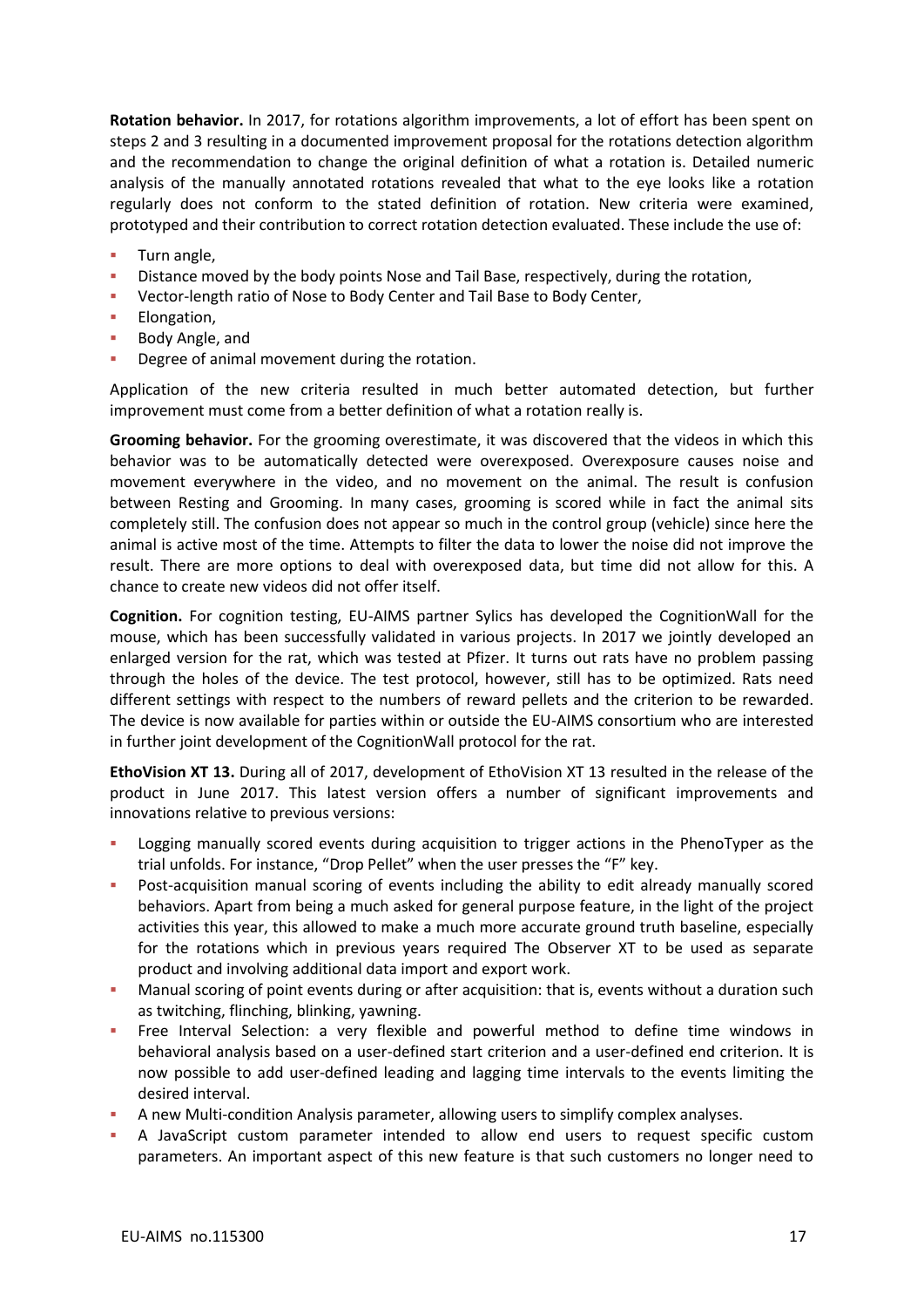wait for Noldus to release the next version of EthoVision XT but can use their custom parameter directly after its development has completed.

## **WP03 - Translational Research Development Translational Neuroimaging**

#### *Human Neuroimaging – MRI*

- deCODE/Amgen, in collaboration with Domus: In 2017, approximately 190 genetically profiled (deCODE/Amgen) individuals were enrolled for imaging at Domus. While enrollment for the study has been concluded, a number of projects are leveraging this dataset. As noted in the previous report, analyses were focused on the effect of the 15q11.2(BP1-BP2) copy number variations (CNV) on cognitive, structural and functional imaging data which were published in Translational Psychiatry (Ulfarsson MO, et al, 2017). This is being followed up with analyses using diffusion tensor imaging (DTI) to investigate the effect of 15q11.2(BP1-BP2) dosage on WM integrity and will be submitted to Biological Psychiatry in the near future (Silva A, et al). Furthermore, structural imaging data from carriers of the 16p11.2 distal CNV was used to replicate findings from the ENIGMA consortium and is in preparation for submission to Molecular Psychiatry (Sønderby IE, et al). We discovered three rare protein truncating variants in the MAP1B gene that segregate with intellectual disability (with some carriers' also on the autism spectrum) and the carriers have significantly reduced white matter most profound in the corpus callosum (Walters GB, et al. 2018, in review). Since Attention deficit/Hyperactivity disorder (ADHD) is a common comorbid disorder in ASD, we have evaluated the risk on ADHD, conferred by the CNVs associated with ASD and schizophrenia. A manuscript reporting these results will be submitted presently. Finally, we followed up on our initial report (Stefansson H, et al, 2013) that demonstrated effects of genetic risk variants not only on cognition and brain structural traits, but also fecundity. We expanded the analysis of carrying risk variants for neurodevelopmental disorders to modelling the polygenic risk of autism on fecundity and found that both risk factors associate with having fewer children (Mullins N, et al, 2017).
- CIMH performed standard group-level analyses of functional MRI data of the LEAP wave-1 data set. Case-control differences were evaluated for several fMRI measures of activation and connectivity. We currently run in-depth analyses to characterize the impact of demographic and clinical variables on functional brain responses to a subset of tasks (Theory of Mind, reward anticipation). Manuscripts on case-control differences and influencing variables are in preparation (Moessnang et al., in preparation; Baumeister et al., in preparation). In addition, we have completed first-level analyses of LEAP wave-2 data which is prepared for release to the central database. We also collaborate closely with our partners of WP04 for defining joint research questions and performing multimodal analyses of the LEAP data (e.g. comparison of functional activation between subgroups of ASD subjects resulting from the application of stratification approaches on behavioral data using hierarchical clustering).

#### *Animal Neuroimaging – MRI*

• Roche/KCL: Interpretation of data obtained in a previously conducted translational MRS study in persons with idiopathic ASD and in several etiologically different rodent models of ASD was refined based on reviewers' input. Commonalities among animal lines and between man and animal models in terms of excitatory and inhibitory neurotransmission were investigated and reported in a manuscript recently accepted for publication in Translational Psychiatry. The key findings are that high functioning adults with idiopathic ASD have on average reduced glutamate in the striatum whereas no change in GABA was observed. The reduction in striatal glutamate is related to core ASD symptom severity. Moreover, reduction in striatal glutamate was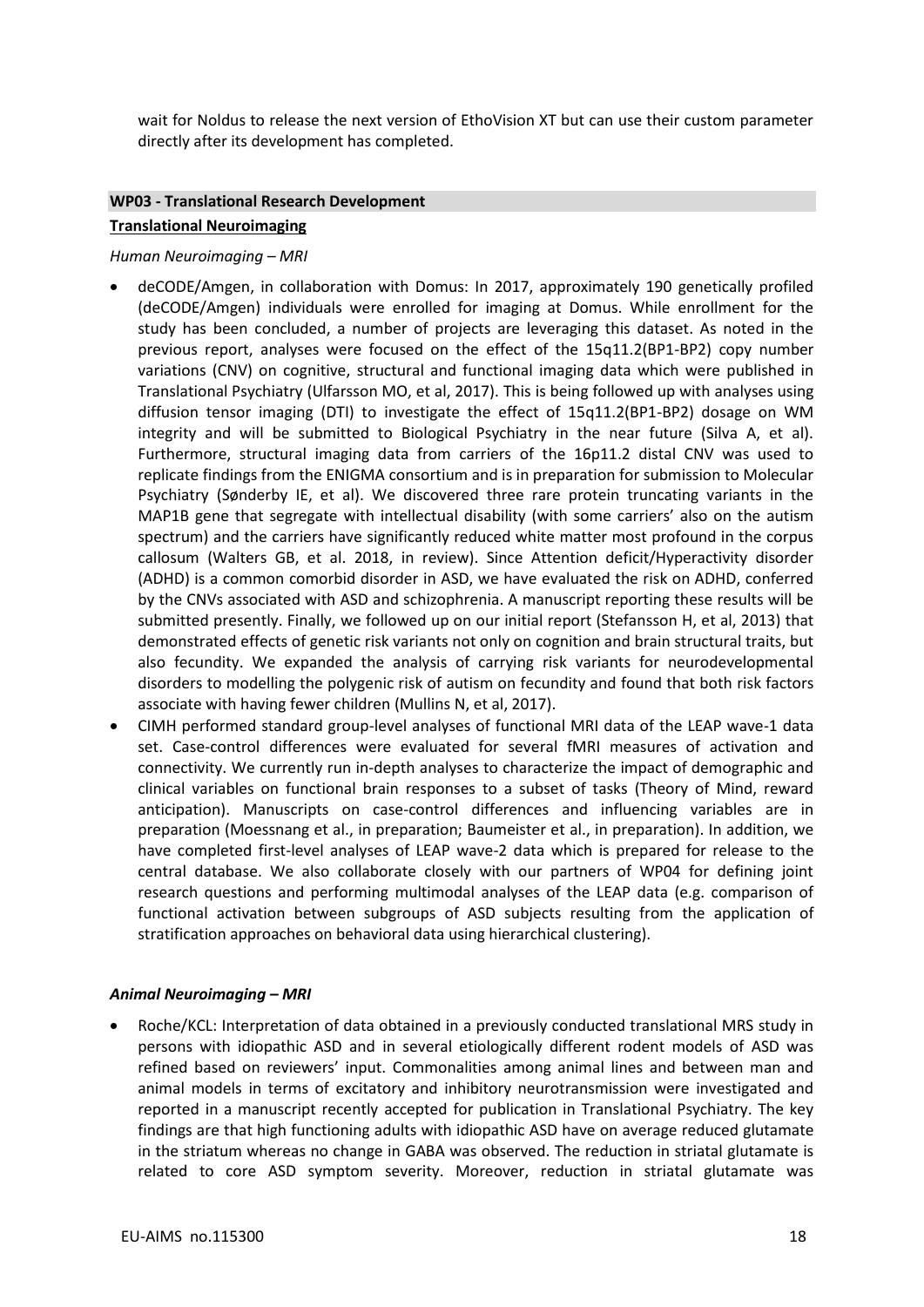recapitulated in rodents carrying mutations in Nlgn3 or being prenatally exposed to VPA. These translational findings support the notion of glutamatergic dysfunction and are opposing the original hypothesis of neural excitability in ASD.

#### Molecular neuroimaging

- KCL/KI combined human PET and mouse autoradiography study of GABAA receptors has been accepted for publication in Science Translational Medicine, authored by Jamie Horder (KCL) and Max Andersson (Karolinska). This is the first paper to combine human and animal molecular imaging in the study of ASD. We show no alterations in the levels of GABAA receptors in human adults with ASD nor in three mouse models (SHANK3, CNTNAP2 and 16p11.2).
- KI: A manuscript for the case-control study of 5-HTT in 15 ASD/15 control subjects has been submitted to JAMA Psychiatry and is awaiting review. New methods for PET-MRS GABA quantification comparisons have been developed and a manuscript is in preparation and will be submitted by the end of Q2 2018. For mGluR5, the test-retest study of 18F-FPEB radioligand in 8 control subjects is finalized and data are currently analyzed. New methodology for PET-MRS glutamate comparison has been developed, and a manuscript is in preparation. Six ASD discordant twin pairs have been examined with PET and data are being analyzed during Q2.
- KCL has published the first Proof of Concept that GABA response to pharmacological challenge (with a single dose of Riluzole) is different in ASD and controls (Ajram et al., 2017). In addition, an increase in GABA fraction in the prefrontal lobe was accompanied by a 'normalization' of an ASD connectivity deficit between the prefrontal lobe and posterior brain cortices. Thus, the biology of ASD can be shifted, even in adults.

#### Biomarker integration

• Based on the successful application of network modeling approaches on human and animal imaging data outlined in the previous report (reviewed in Braun et al., 2018), CIMH continued this line of analysis and adopted a network segregation modeling approach on the LEAP wave-1 data.

The results suggest a higher sensitivity of this approach for age effects as compared to standard measures of functional brain activation and connectivity. In addition, we detected a specific loss of functional compartmentalization involving the so-called social brain (i.e. the functional network involved in social cognition) in ASD (Moessnang et al., in preparation). Based on these promising results, network segregation modeling approaches will be incorporated into the biomarker integration strategy of AIMS-2-TRIALS (lead: Nijmegen).

#### **WP04 - Clinical Research Development**

- Identification of risk biomarkers in infants at high familial risk for autism: We have published a number of papers identifying and in some cases replicating findings concerning candidate biomarkers of later autism or autism-relevant traits. These include enhanced visual search (Cheung et al., 2016), altered pupillary light reflex (Nystrom et al., 2018), altered neural responses to gaze (Tye, Bussu et al., in prep); diminished social specialisation of the temporal lobe (Braukmann et al., 2018, Lloyd-Fox et al., 2018); reduced habituation of auditory gamma (Kolesnik et al., in review); overconnectivity in functional brain activity during spontaneous attention (Haartsen et al., in review); altered Vineland and Mullen profiles (Bussu et al., 2018); and altered attention salience within dynamic naturalistic scenes (Mason et al., in review).
- **Relationship defined between biomarkers and the autistic clinical phenotype in children and adults:** We show that performance on several cognitive measures (theory of mind, executive function) as well as cross-domain cognitive profiles, functional connectivity patterns within and between networks as revealed by resting-state fMRI, as well as wide-spread, individual, diffuse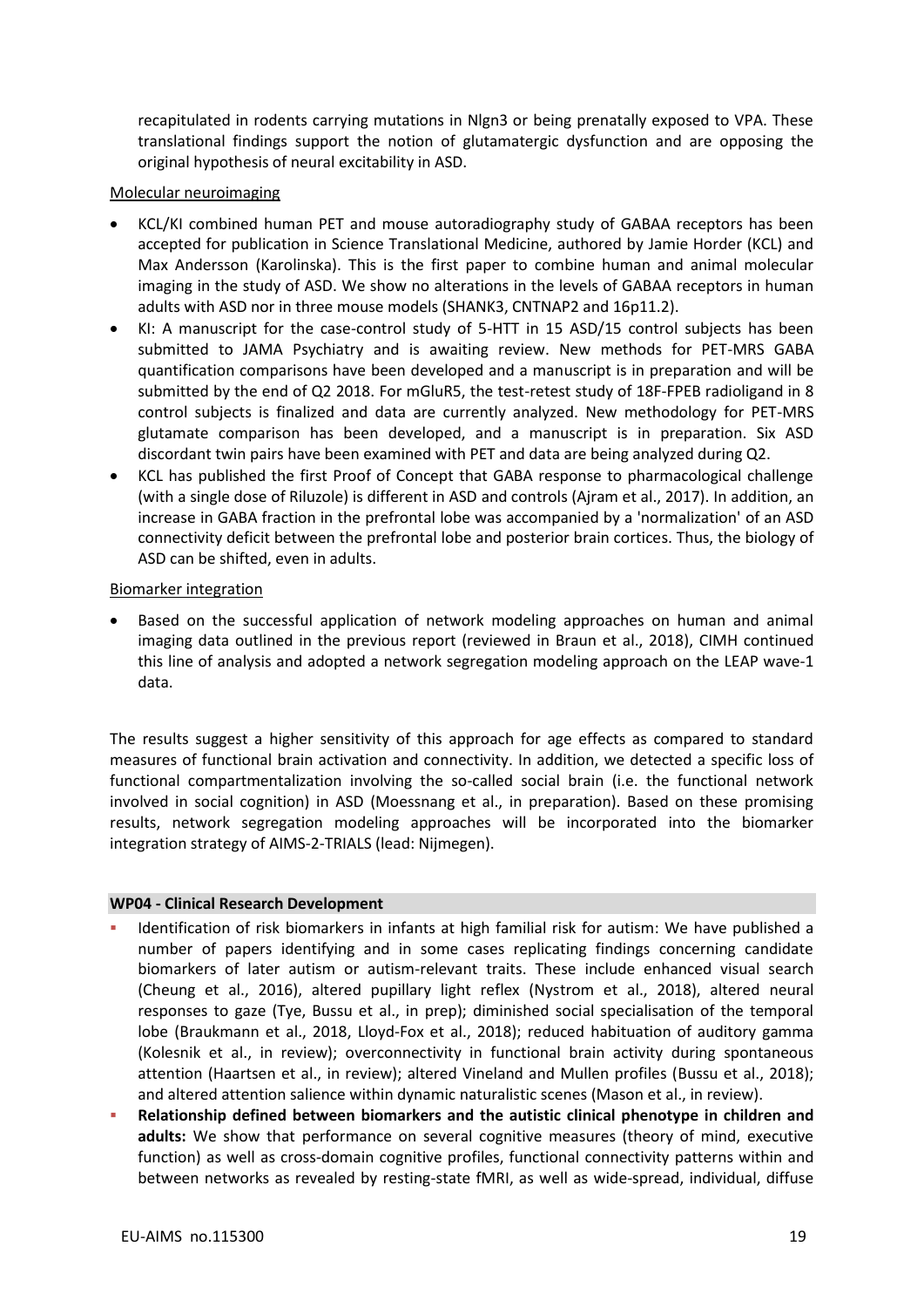structural abnormalities dimensionally relate to ASD core and (in terms of cognition) associated symptoms. These findings are currently being prepared for or have been submitted for publication.

**Development of a clinical research infrastructure:** Throughout 2017 and 2018, we have added additional sites to the clinical network, which now includes 106 sites from 37 countries. We have intensified the collaboration across the network by moving ahead with two proposals to utilise the clinical pooled data (N = 7,000 individuals with ASD from 18 sites in 9 countries) and generate new research. We have published a first manuscript from this effort to investigate sex- and agerelated differences in ADI-R and ADOS scores in 2018 in Journal of Autism and Developmental Disorders (Tillmann et al. 2018. The findings were also disseminated at the International Meeting for Autism Research (IMFAR) in May 2017 in San Francisco, USA. We are currently moving ahead with a second proposal on behavioural and emotional difficulties in children with ASD with/without intellectual disabilities. This effort will analyse the pooled dataset of the EU-AIMS clinical network in combination with the USA-based Simons Simplex Collection (SSC). In terms of clinical trial network development, from the wider network we identified 24 'trial ready' sites following rigorous and systematic information gathering and QC and they are partners in the funded IMI2 AIMS-2-TRIALS consortium. They will participate in the first phase of academic-, charity- and industry-sponsored autism treatment trials to be run. Further expansion, training and consolidation of the clinical network will take place as part of the new programme of work.

Development of standardized clinical assessment methods, improved clinical trials **methodology and regulatory guidelines**:

- ➢ Based on an expert meeting at the start of EU-AIMS (April 2013) with European academic group, EFPIA and USA experts on outcome measures in clinical trials and observation studies in autism we included a broad range of clinical outcome measures in the LEAP data collection: for instance:
- $\triangleright$  We also submitted to EMA a proposal for potential biomarkers in autism and had a meeting with EMA (April 2014) for qualification advice. Their recommendations were incorporated in the protocols for LEAP (Task 2) and the sibling study (Task 1).
- $\triangleright$  We extensively commented on the draft "Guideline on the clinical development of medicinal products for the treatment of Autism Spectrum Disorder (ASD)" and contributed to its final version (9 November 2017, EMA/CHMP/598082/2013).
- $\triangleright$  We currently collaborate with partner Roche on a clinical study that compares various RRBI outcome measures to one another and to objective outcome measure

#### **WP05 - Database**

A **repository of samples** (**a bioresource**) acquired as part of WP 4 was established at IOP/KCL; this facilitates identification of markers of risk, severity, and therapeutic response. The repository holds blood samples - EDTA-stabilised blood (2495 samples), Tempus™ Blood RNA Tubes (1208), and plasma (2279), urine (3675), and saliva (2042). Samples were recruited from the High Risk Infants (HRI) study, the Longitudinal European Autism Project (LEAP), as well as the Synaptic Gene study (SynaG). Samples come from 8 different sources: King's College London (KCL), participants recruited from the Special Needs and Autism Project (SNAP) to take part in LEAP at KCL, University of Cambridge (UCAM), Mannheim Central Institute of Mental Health (CIMH), Karolinska Institutet (KI/KIND), Radboud University Nijmegen (RUNMC), Biomedical Campus University of Rome (UCBM), and University Medical Center Utrecht (UMCU)..

The other result of the work package 5 is a **data sharing platform**, with systems for data collection, integration, management, and access. This work can be further split into 3 components:

▪ The clinical **data collection system,** operational since December 2014. All centres, for both WP4 studies (LEAP and HRI) were uploading data. Data acquisition was multi-channel: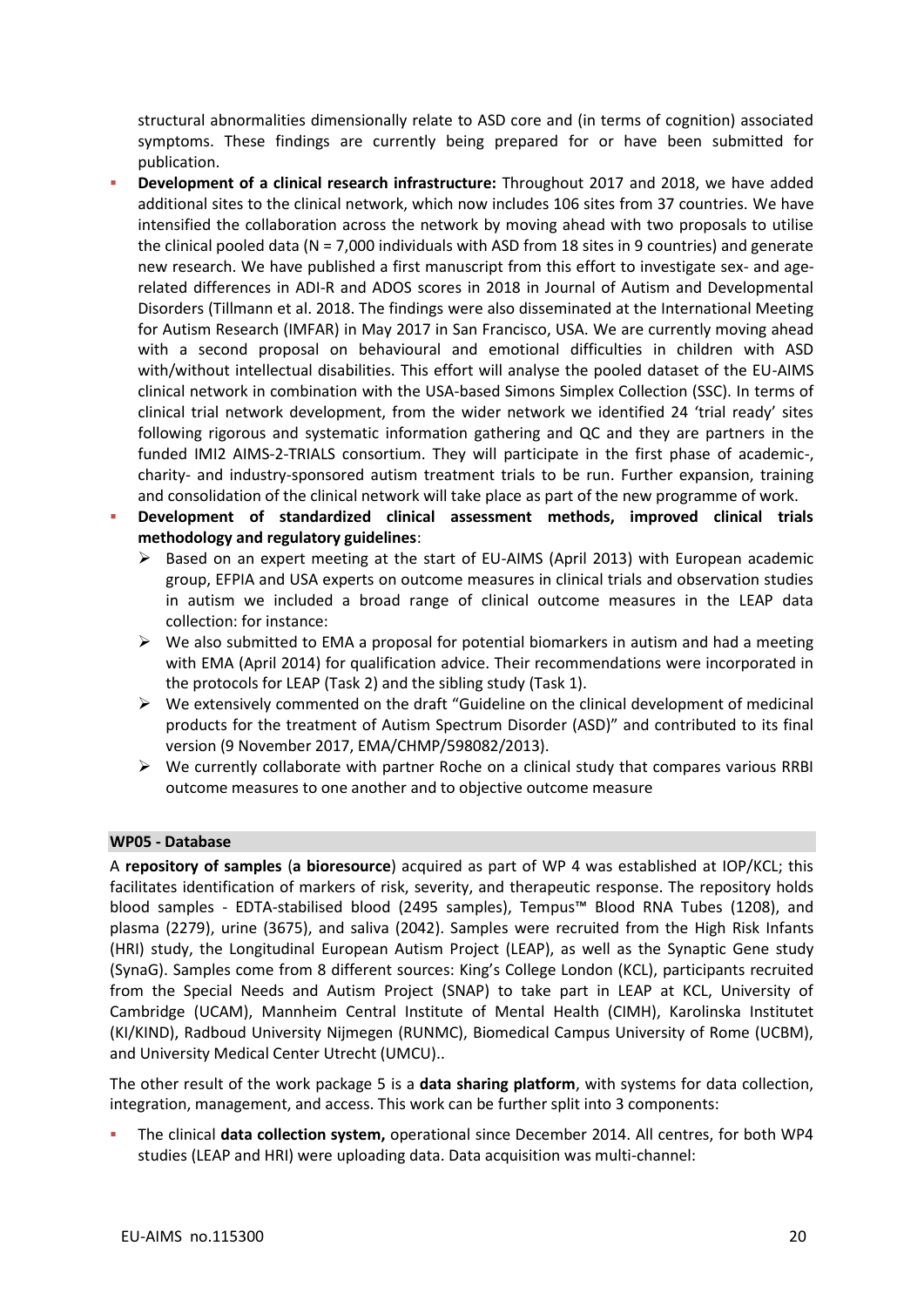- ➢ via the data collection platform as built by WP5, for MRI, EEG, eye-tracking, MRS, questionnaires;
- $\triangleright$  via the Delosis system for questionnaires.
- The **data exposition database**, with the first demonstrator released in April 2015, and the beta version online since September 2015. Raw data (anonymized and harmonized), as well as QC reports and first-line processed data were indexed and made available via a custom-built infrastructure (the EU-AIMS DataSharingSystems) based on an open source web semantic framework (CubicWeb, Logilab, France). Beyond indexing and offering web views of the consortium data, the EU-AIMS DataSharingSystems enable controlling the user access (sign-up, sign-in, lost-password), granting the access (moderator roles), and reviewing and following up the ongoing research projects performed by defined research groups.
- The **data exploration system**, based on the tranSMART platform, allowing users to perform basic data analysis on the fly, with an aim to aid hypothesis generation. After extensive cleaning and transformations that match the EU-AIMS data to the requirements of this platform, clinical, demographic and questionnaire data have been made available via this system.

The sustainability of the main component of the data sharing platform, i.e., the exposition database, was addressed by transferring the responsibility for data hosting to Pasteur Institute (see D05.04). This is in alignment with the on-going internal effort of Pasteur Institute to build a global platform for data sharing and open access for clinical/biological data (National Project INCEPTION), which will provide medium-term resources, and will ensure co-localization of genomics information with the information currently acquired by WP5 on EU-AIMS WP4 subjects, which will provide a better legal and ethical management. Institut Pasteur also participates in the AIMS-2-TRIALS project.

Another strand of work in WP5 was related to using the existing samples and data in order to investigate for markers of autism related traits. This work was carried out during the first years of the project, and the IMAGEN cohort was used. It was found that a common OXTR-variant affects brain responsiveness to negative social cues, and that in "risk-carriers" reduced sensitivity is simultaneously associated with more social-affective problems in "favourable environments" and greater resilience against stressful experiences.

#### **WP07 – Human Genomics**

**Genotyping/Sequencing:** The complete genetic profile of the EU-AIMS cohorts is still in progress, but we already have results for the subgroup of individuals with available genotypes.

**Genetic analyses:** We first ascertained the ethnic background and the inbreeding status of the EU-AIMS cohort by using the identical-by-state (IBS) distance . As expected, the vast majority of the individuals were clustered in the European populations and the inbreeding status was similar to the one observed for the European population. We found no significant difference between ASD and TD. The inbreeding status will be used in order to investigate the contribution of recessive mutations to ASD in the EU-AIMS cohort when the WGS data is available.

The ASD polygenic risk score (ASD-PRS) was calculated from a previous genome wide association study (GWAS) using over 16,000 individuals with ASD who do not overlap with the EU-AIMS sample. Interestingly, even before SNP imputation (that we will complete when all the samples are available), we found a significantly higher ASD-PRS in individuals with ASD compared to controls (P=0.0019). This higher ASD-PRS in patients compared to controls was a trend in almost all sites and reached significance in Cambridge (P=0.014) and Nijmegen (P =0.0081).

Using the SNP array data, we ran two CNV detection algorithms "QuantiSNP" and "PennCNV" in order to detect large CNVs (>50 kb). This analysis will be completed for the full cohort in 2018. As in previous cohorts of individuals with ASD, we found de novo or inherited CNVs affecting exons of genes previously involved in ASD (SFARI genes) or intolerant to loss of function mutations (pLI > 0.9)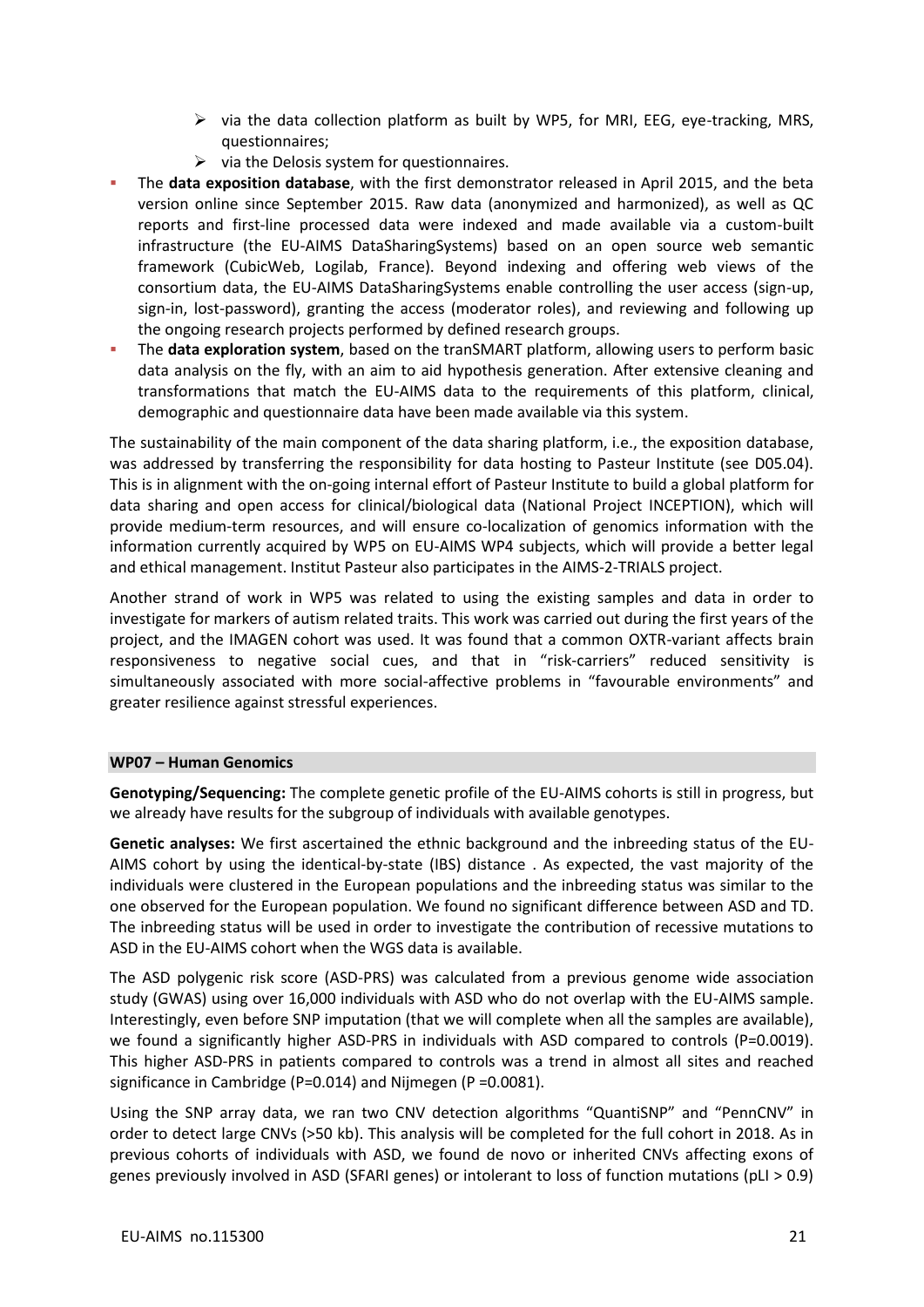or expressed in the brain (+1SD for both specificity and level of expression). This first analysis revealed an excess of deletions of such genes in patients diagnosed with ASD and ID. An example of four families with patients carrying de novo deletions affecting compelling ASD-risk genes is provided in D7.3.

**Analysis of patients with SHANK3 CNVs**: We investigated 85 patients with different 22q13 rearrangements (78 deletions and 7 duplications) that include the gene coding the synaptic scaffolding protein SHANK3. We first explored their clinical features and provided evidence for frequent corpus callosum abnormalities. We then mapped candidate genomic regions at the 22q13 locus associated with risk of clinical features, and suggested that a second locus is associated with absence of speech. Finally, in some cases, we identified additional rearrangements at loci associated with ASD, potentially modulating the severity of the syndrome. We also reported the first SHANK3 deletion transmitted to five affected daughters by a mother without intellectual disability nor ASD suggesting that some individuals could compensate for such mutations. This study was published in Npj Genomic Medicine in 2017. We are currently including more patients in order to better characterize the contributing genes at 22q13 and to detect modifier genes.

**A tool for multiple hits visualization:** We developed GRAVITY, a tool to visualize genotyping, whole exome and whole genome sequencing data, in the context of protein-protein interactions. GRAVITY allows to dynamically filter on sequencing quality or allelic frequency, or to focus on specific pathways of interest. It also includes analyses of mutation pattern across cohorts of patients and their relatives, allowing the identification of multiple hits in individuals and providing a precise functional annotation of the variants. This tool helps in the interpretation of the combined effect of multiple variants in the patients, setting the stage for a better understanding of disease mechanisms, and potentially more precise and personalized therapeutic strategies. GRAVITY is an open source tool that is freely and openly available at http://gravity.pasteur.fr. An article reporting GRAVITY is under review.

**A tool for Network-Based Stratification:** We developed STRATIPY, a full Network Based Stratification (NBS) python pipeline based on the original method introduced in cancer research. The NBS approach is similar to one recently used for tumor stratification in cancer (Hofree et al. 2013). This method integrates the genomic information of each patient with functional gene networks. In cancer research, this method was used to successfully cluster together patients with mutations in similar network regions. For example, NBS could identify subtypes of cancer that are predictive of clinical outcomes such as patient survival, response to therapy or tumor histology. The underlying functional network will be constructed using different sources of data including the genotyping data of each patient and any relevant information available to annotate the variants and the genes.

## **1.6.Potential impact and main dissemination activities and exploitation of results**

EU-AIMS had contributed towards the Innovative Medicines Initiative (IMI) goals to improve health by speeding up the development of, and patient access to, innovative medicines. The EU-AIMS consortium facilitated collaborations between the key players involved in healthcare research, including universities, research centres, the pharmaceutical and other industries, small and mediumsized enterprises (Noldus, patient organisations (Autism Europe, Autism Speaks), and regulators (e.g. EMA). EU-AIMS is one of the most successful examples for public-private partnerships (PPP) in the life sciences.

#### **Indicators of the impact of EU-AIMS include**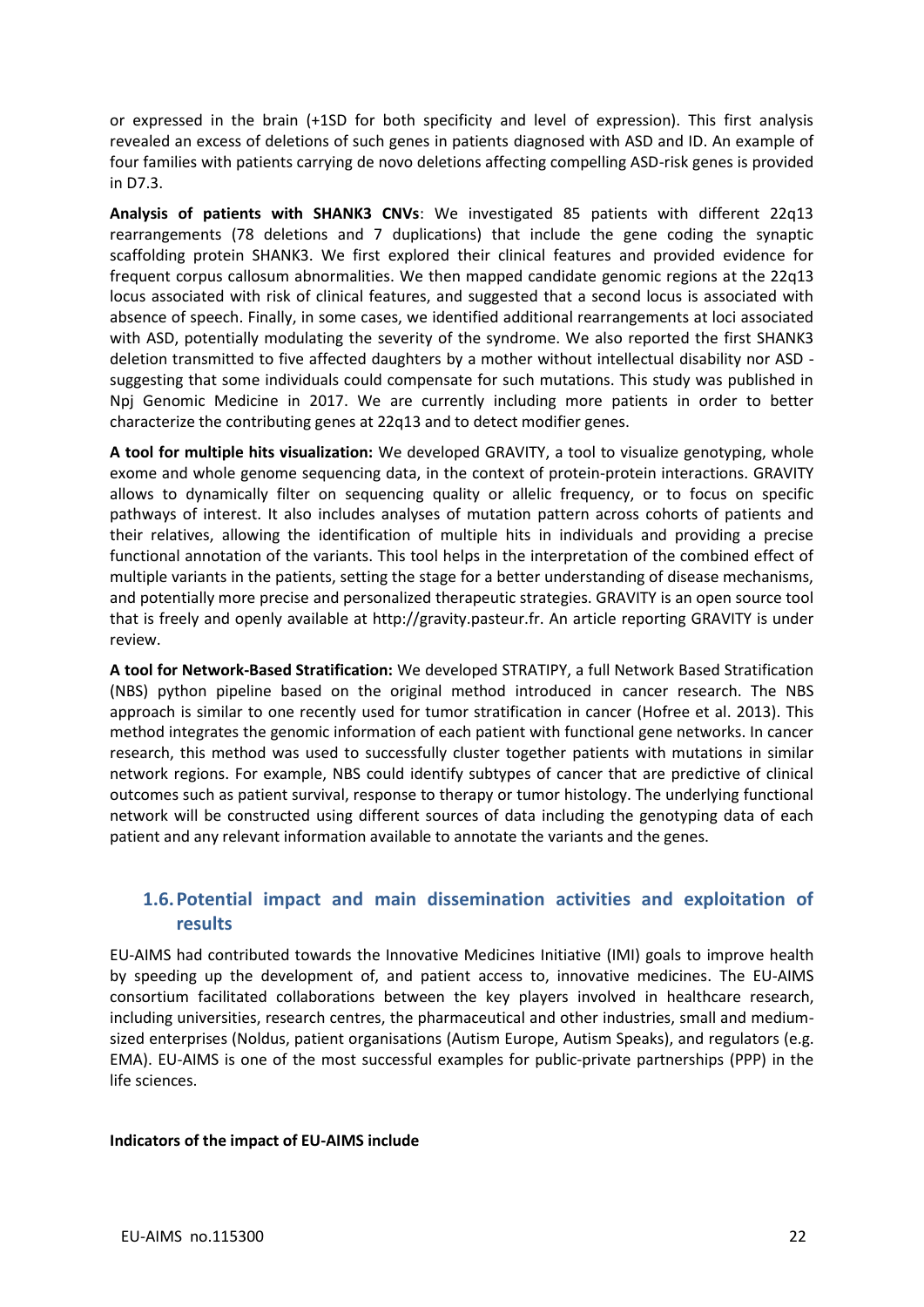- a report by Thomson Reuters showing that EU-AIMS was 'by far the most prolific Call 3 project with app 300 publications by the end of 2018. The citation impact of this research was more than three times the world average' and 'the highest percentage of highly cited papers (42%) in the top decile';
- establishment of the first European Clinical Network in ASD that can provide a platform for developing both a clinical trials network, and cohorts to help identify risk, stratification, and predictive biomarkers,
- obtaining, for the first time in ASD research, qualification advice from the EMA to an industryacademic consortium on biomarker methodologies;
- demonstration that brain abnormalities can be modulated in both rodent models and people with ASD.
- **•** as the first neuroscience consortium receipt of the Roche Pharma Research and Early Development (pRED) award.

EU-AIMS had two major goals to enable a precision medicine approach to ASD:

1) to identify tractable treatment targets based on the underlying pathophysiological mechanisms, and 2) to identify and validate (stratification) biomarkers for ASD.

**Identification of pathophysiological mechanisms underlying ASD:** One of our major achievements is the two-hit hypothesis study (WP1 – Price lab). For instance, the latest results in WP01 presents the novel idea that SHANK3 haploinsufficiency causes early structural deficits in neurons, which impact synaptic development. Moreover, we show a phenotype arising in olfactory placodal neurons, destined for the hypothalamus, consistent with suggestions of a functional association between ASD and this brain structure. This result has not only defined a critical period during development when cellular deficits occur in ASD but has also determined a period for successful rescue of these deficits (Kathuria et al, 2018). The importance of the work is that for the first time, it draws together a cellular/molecular phenotype associated not only with the genetic risk of autism, but also sporadic, and environmentally provoked autism. This gives us some degree of confidence that our cellular studies reflect the pathophysiology underlying the condition not just the genetics of the condition.

**Increasing understanding of the neuropathology of ASD.** A second major step forward in the understanding of mechanism involved ASD was reached in WP2. We discovered in our WP02 study an unexpected convergence of synaptic pathophysiology in a nonsyndromic form of autism with those in fragile X syndrome. More specifically, neuroligin-3 knock-out mice exhibited features characteristic of fragile X (which includes autism as one of their multifaceted symptoms); including disrupted heterosynaptic competition and perturbed metabotropic glutamate receptor-dependent synaptic plasticity. These phenotypes could be rescued by re-expression of neuroligin-3 in juvenile mice, highlighting the possibility of reverting neuronal circuit alterations in autism after the completion of development, as well as important implications for mechanisms underpinning the disorder. This highlighted the previously unknown role of mGlu1 in non-syndromic forms of ASD. The finding was published in Science (Baudouin et al., 2012) and further extended by also demonstrating pharmacological rescue.

We then translated this into clinical samples in less than a year by initiating the development of a PET Ligand to measure mGLU1 in ASD and have linked this to ongoing PET-pilot studies of synaptic deficits in iPSCs from ASD individuals with other glutamatergic and GABergic receptor subtypes.

A further step forward in the understanding of mechanism involved ASD was the testing of novel Mnk- inhibitors with better brain penetration and their action of specific rodent behaviour (WP2 – Scheiffele lab). The work on Mnk inhibition led to the filing of a patent (US 2015/0038506 A1) submitted by Peter Scheiffele (UNIBAS). The present invention relates to certain compounds (e. g., imidazopyrazine, imidazopyridine, imidazopyridaZine and that act as inhibitors of the MAP kinase interacting kinases MNK2a, MNK2b, MNKla, and MNKlb. It further relates to pharmaceutical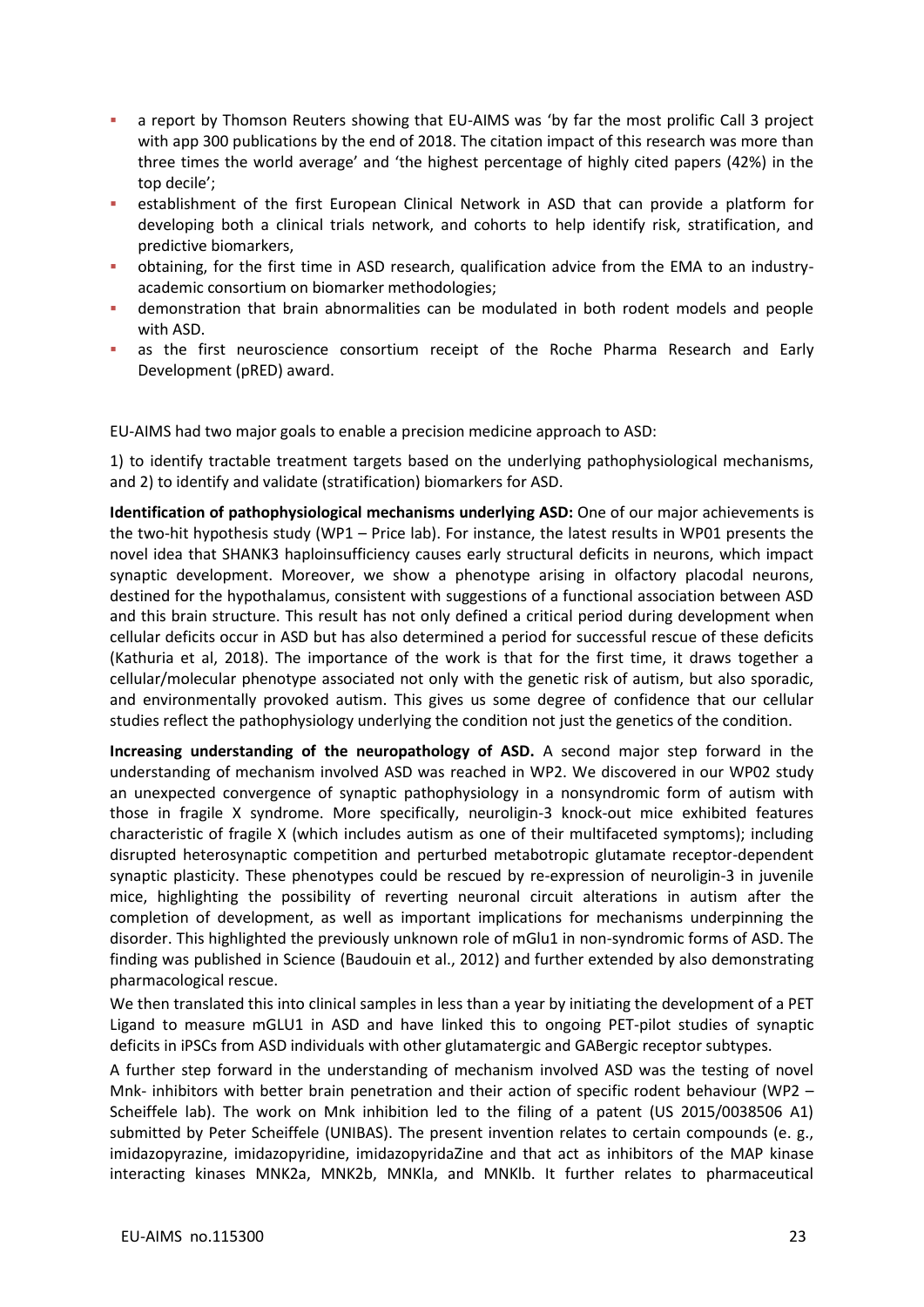compositions comprising these compounds, and to the use of the compounds for the preparation of a medicament for the prophylaxis and treatment of diseases (e.g., prolifera tive diseases (e.g., cancer), neurodegenerative diseases (e.g., Alzheimer's disease), metabolic diseases (e.g. diabetes), neurodevelopmental disorders (e.g. autism), or psychiatric disorders (e.g. schizophrenia or anxiety)) as well as methods of treating them.

**Tool development.** WP02 has developed and validated tools for better assessment of social behavior in rodents. The robustness of read-outs has been improved, extensive phenotyping of various rodent mutant strains has added to a better understanding of their use, in particular in drug discovery. These insights have been fundamental for Pharma partners in selecting the most suitable models, procedures, and read-outs for drug testing.

Another important output has been the advancements in quantitative automated analysis and tracking of rodent behaviors, combined with extensive cross-site comparison. These advances have directly impacted the development of tracking tools developed by a participating SME. For example, the software EthoVison XT 12, was made available to the scientific community in November 2016, which features significant improvement and innovations relative to the previous versions.

**Validation of Biomarkers that Aid the Drug Discovery Process.** Insights gained from analyzing the effects of neurodevelopmental disorder risk variants on multiple cognitive and brain imaging traits (deCODE/Amgen) has the potential to improve diagnostic accuracy, clarify disorder nosology and etiology, as well as expand our knowledge of neurodevelopmental processes and networks that when impaired increase susceptibility for autism spectrum disorder development. Endophenotyping of rodent models of ASD by neuroimaging modalities (Roche) has had an impact on the selection of relevant models for compound testing in drug discovery projects. Translational molecular imaging methodology developed in this project, can be used as a highly precise strategy in drug development for ASD and other disorders, directly measuring relationships between targets and behavioural effects. The negative findings in our translational GABA-A receptor studies, can serve as an example of methodology to be used for decision-making in where to focus resources in brain disorder research. By performing direct studies of putative targets in patients, indications of what targets should be pursued and not can be obtained before conducting expensive clinical trials. Further, the knowledge gained from our studies combining molecular PET imaging and deep phenotyping contribute to understanding of the characteristics of different ASD subgroups and can aid stratification of patients for future treatment development. The methods developed for combining PET and MRS measurements of GABA and glutamate, aids interpretation of prior and future findings and can disentangle unspecific findings made with MRS, into specific molecular targets measured with PET.

**Identifying biomarkers for ASD.** To our best knowledge, EU-AIMS created the most extensively characterized longitudinal ASD cohorts in the world (including clinical profile, cognition/ eye-tracking, MRI, EEG, and genomics in >1200 cases and controls) that span 'high risk' infants followed from 4 months to 3 years (Eurosibs, individuals with idiopathic ASD aged 6-30 years (LEAP, and individuals with specific monogenic forms of ASD – Phelan McDermid Syndrome (SynaG). We have collected data to GCP standards; and we have developed new data analysis methods (e.g. normative modelling and network based stratification). We have also very recently identified potential candidate biomarkers that could be further developed. For example we found that; 1) brain 'over-connectivity' at 14 months predicts more repetitive behaviours whereas slower engagement with faces at 6 months predicts more social-communication symptoms (BU); 2) biological sex is associated with significant variation in the brain phenotype of ASD (KCL/ GU) 3) differences in cortical connectivity and 'shiftability' in brain function following serotonergic and glutamatergic challenge are associated with variation in clinical phenotype (KCL); and 4) differential responses to behavioural interventions depend on genotype (KI).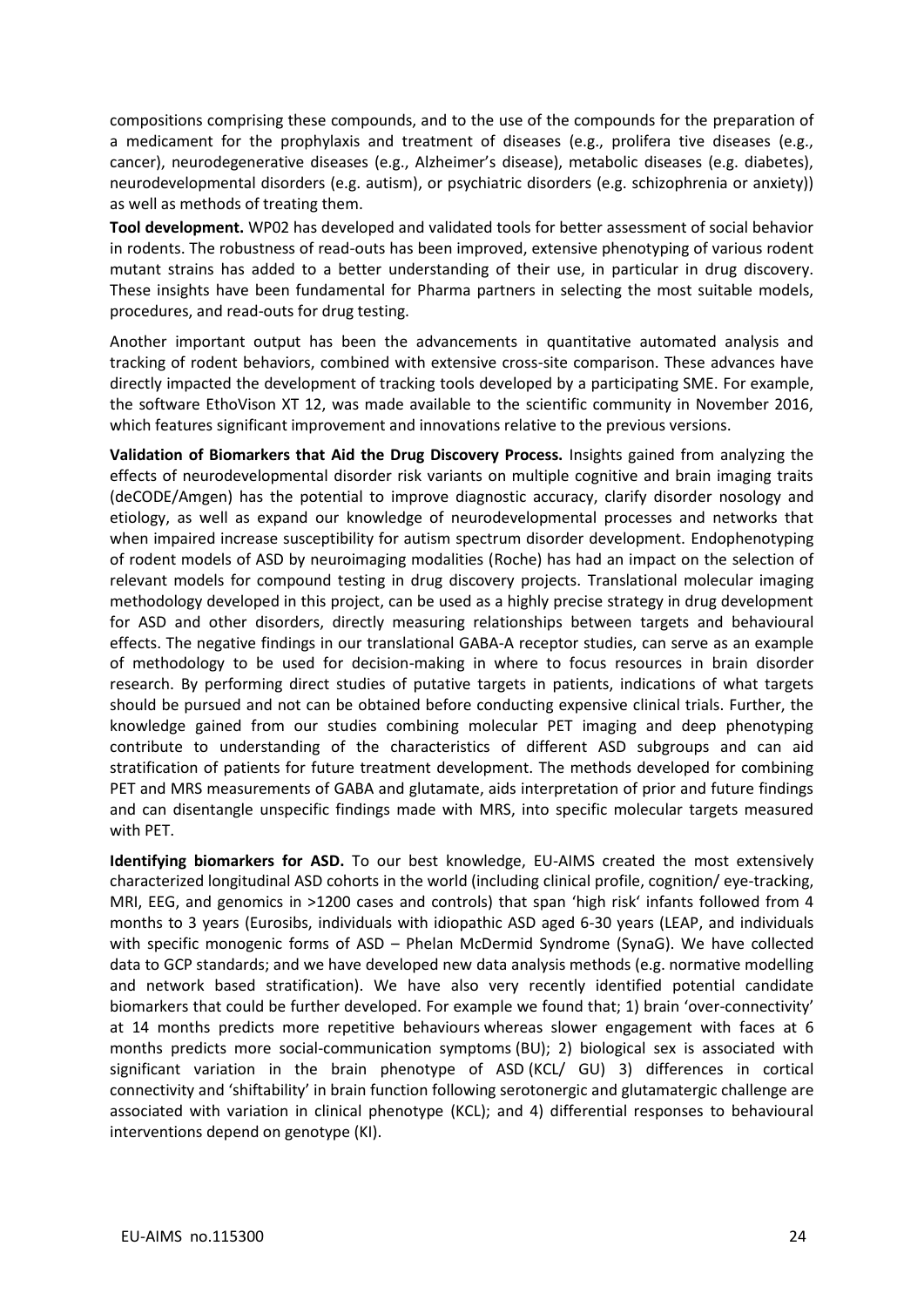**Endorsement of biomarker approaches from the European Medicines Agency**. The EMA has published the letters of support on the LEAP biomarker qualification advice on their website (December 2015).

http://www.ema.europa.eu/ema/index.jsp?curl=pages/regulation/document\_listing/document\_listi ng\_000319.jsp&mid=WC0b01ac0580022bb0

A correspondence paper reporting on the outcome of the QA procedure between EU-AIMS LEAP and the EMA has been published in Nature Reviews Drug Discovery ("Identification and validation of biomarkers for autism spectrum disorders).

**Establishing a Europe-wide clinical network for ASD:** Apart from adding new members to the network (now includes 100 sites), the network has been actively collaborating with 18 of those sites from 8 European countries to pool a total of 28 clinical datasets for secondary analysis. We have identified two research questions that we would like to address (1) Sex- and age-related differences in ADI-R and ADOS scores and (2) Behavioural and emotional difficulties in children with ASD and with/without intellectual disabilities. We presented the overall aims of the initiative at IMFAR in Baltimore in 2016 and followed this up with a poster describing preliminary findings for the first proposal at IMFAR 2017 in San Francisco. We expect at least one publication by the end of this year based on this effort. *The collaboration between EU-AIMS and ASD was also topic of a presentation at the Autism Europe conference in Edinburgh.* In addition, we have assessed trial-readiness in 43 sites through an online survey and followed this up with in-person interviews to better understand trialspecific requirements for clinical trials in ASD. Part of this work has also helped to match trial sites in the network (23 in total) with Roche to participate in a potential Phase III trial.

**Collaboration with other groups**: To facilitate global data pooling and replication, EU-AIMS has set up several data sharing agreements with a number of international ASD consortia. This includes the Australian Cooperative Research Centres (CRC) Fondation Fondamental, the Chinese Key 973 program, the FNIH Autism Biomarker Consortium – Clinical Trials (ABC-CT), the Canadian PONDS consortium and Monash University, Australia. An exchange programmes between EU-AIMS researchers at KCL and collaborators of the Chinese Key 973 program were initiated in November 2014. These programmes were expanded to facilitate further student/ staff exchanges with students and researchers from the above consortia. Further agreements were set up with: Ghent University and Hansen Research Services LLC.

Further details, split by task, are given below.

**Infant sibling program**. Within the infant sibling program, we have continued to lead the field both empirically and conceptually. We have proposed new theoretical frameworks for understanding autism, particularly the view that autism may represent an adaptive alternate trajectory of brain development. The emerging interest in this view was reflected in the invitation of our project lead Mark Johnson to present a keynote at the International Society for Autism Research Annual Meeting (2018). Further, the work of early stage researchers within our Eurosibs and our related BRAINVIEW Marie-Curie training network was showcased in a symposium at this conference. Empirically, we have continued to demonstrate that early markers of autism extend beyond the social brain to a variety of lower-level processes, critical to developing new models of autism emergence and building new proxy markers of treatment outcome. Indeed, we have also shown that we have promising biomarkers that may be sensitive to early parent-mediated intervention (Jones et al., 2017), an intervention type that can produce long term amelioration of symptoms (Green et al., 2017). Finally, we have developed tools to allow us to implement biomarkers across a variety of equipment and training levels, essential to clinical deployment. Specifically, we have developed the TaskEngine framework for this purpose (Mason). Since 2013 Task Engine has been used by us and by our collaborators in 11 studies in nine countries, with over 10,000 experimental sessions performed over several thousand hours of stimulus presentation. We have used Task Engine throughout Eurosibs and have submitted a paper demonstrating that its use can allow the robust cross-site collection of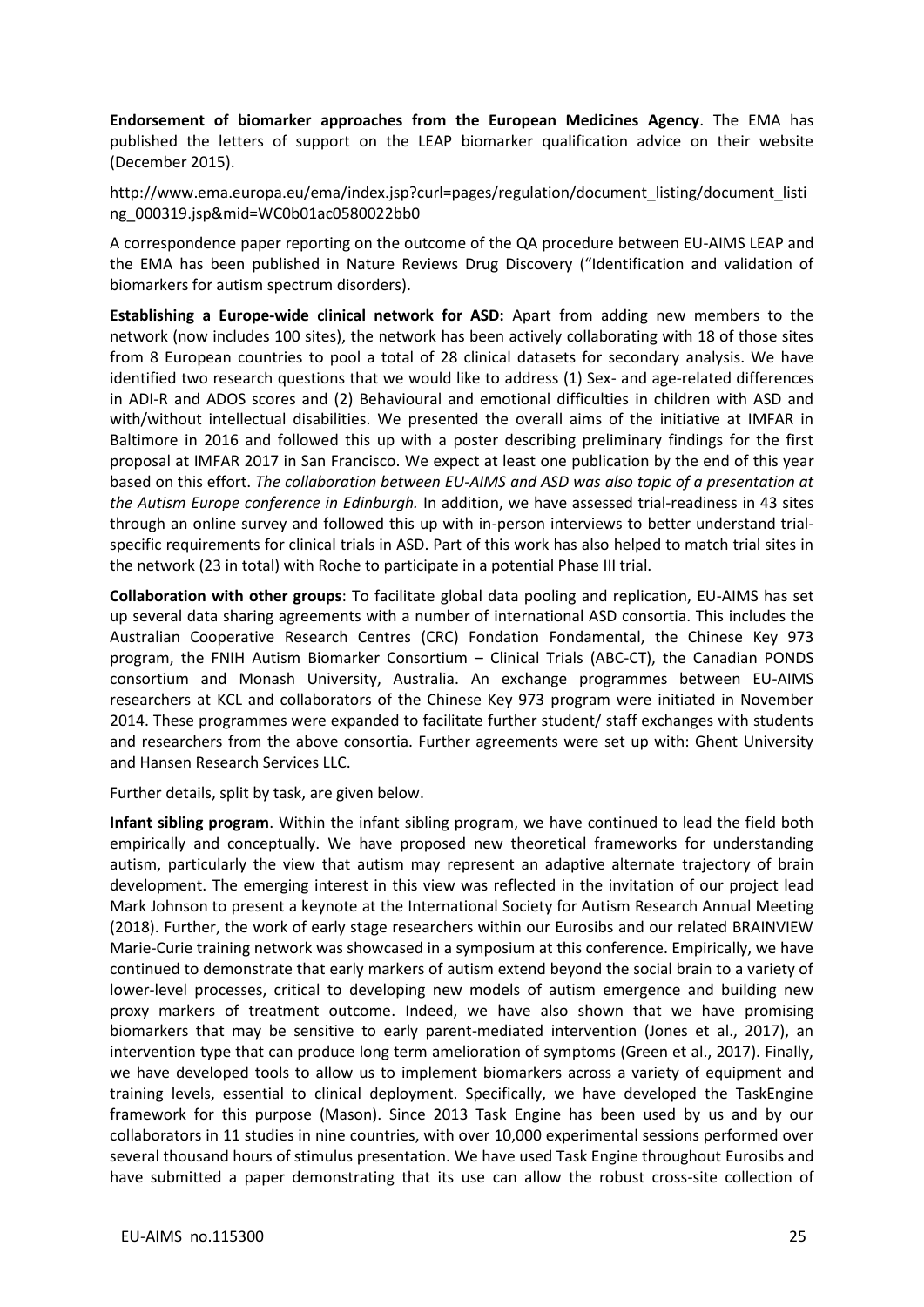neurocognitive biomarkers that are more consistent across locations than behavioural measures (Jones et al., in review). This is a critical step towards the implementation of neurocognitive biomarkers in clinical settings. We have also continued to engage with the broader public, including recent talks at Google (Jones, 2018) and Accenture (Jones, Charman 2017). Our work is also to be featured in an upcoming BBC television documentary called the "Wonderful World of Babies', allowing us to reach a broad global audience.

The EU-AIMS LEAP study is probably the only autism study world-wide that has the necessary power to identify **multi-modal stratification biomarkers** for ASD. Major achievements of the past period include completion of the baseline assessments and follow-up with very high acquisition rates across data modalities and schedules. For example, on the baseline cohort, for cognitive tests, acquisition rates ranged between 92-86% in the ASD group and 96-87% in the TD group. For EEG measures, acquisition rates in the ASD group ranged between 83-75% and 80-79% in the TD group. These lower acquisition rates for EEG measures reflect the fact that one site (UCAM) did not acquire EEG data. For eye-tracking, acquisition rates of the four main task sets ranged between 91-86% vs 87% in the ASD and TD groups, respectively. Careful QC procedures of each data modality were carried out by expert analysis groups. We have published a protocol paper on our biomarker methodologies and analyses approaches (Loth et al., 2017) and a companion paper reporting on the clinical characterisation of the cohort (Charman et al., 2017). As indicated before, initial data analyses have across biomarker modalities led to a number of conference presentations (ECNP and IMFAR, 2017 where we also present 12+ individual talks/ posters from LEAP) and publications that are currently in preparation. A summary of participant characteristics is given in Table 1. This dataset offers a unique characterization of functional brain responses in four major cognitive domains from childhood to adulthood and allows for cross-sectional and longitudinal analysis of case-control differences. Importantly, our top-down analyses suggest that effect sizes of previously reported case-control difference are moderate to low and that the heterogeneity of ASD phenotypes is higher than previously expected. In addition to replication efforts, this dataset also allows for testing novel analysis routines, such as network modelling approaches and patient stratification approaches, which might open up new routes to biopharmaceutical research and development.

The project helped to pave the way for precision medicine approaches in ASD. Findings from LEAP dispel the current 'myth' that « autism is characterised by particular deficits, such as impaired theory of mind, or brain over/ underconnectivity». Instead, we show that the pattern of deficits/ abnormalities is extremely fragmented across individuals with autism and that virtually no single abnormality is universally present in all individuals with autism. A better understanding of individual neurocognitive/ biological 'fingerprints' of people with ASD will be vital to identify what treatment/ intervention a given person with a specific pathophysiological / neurobiological profile needs, and which treatment or intervention will likely be effective for that person. Adequate treatment/ intervention will in turn help a person with ASD to increase their QoL or reach their potential, and so have important repercussions on well-being both of people with ASD as well as their families. This will likely have socio-economic benefits for European citizens, as on average, many families affected by autism have a lower income relative to families of typically developing children, due to loss of income of at least one parent (usually the mother, who acts as full-time carer), loss of potential and financial income of many individuals with ASD, and considerable costs incurred by intensive behavioural interventions.

**Table 1:** LEAP participation characteristics. Case-control cohort by sex and schedule.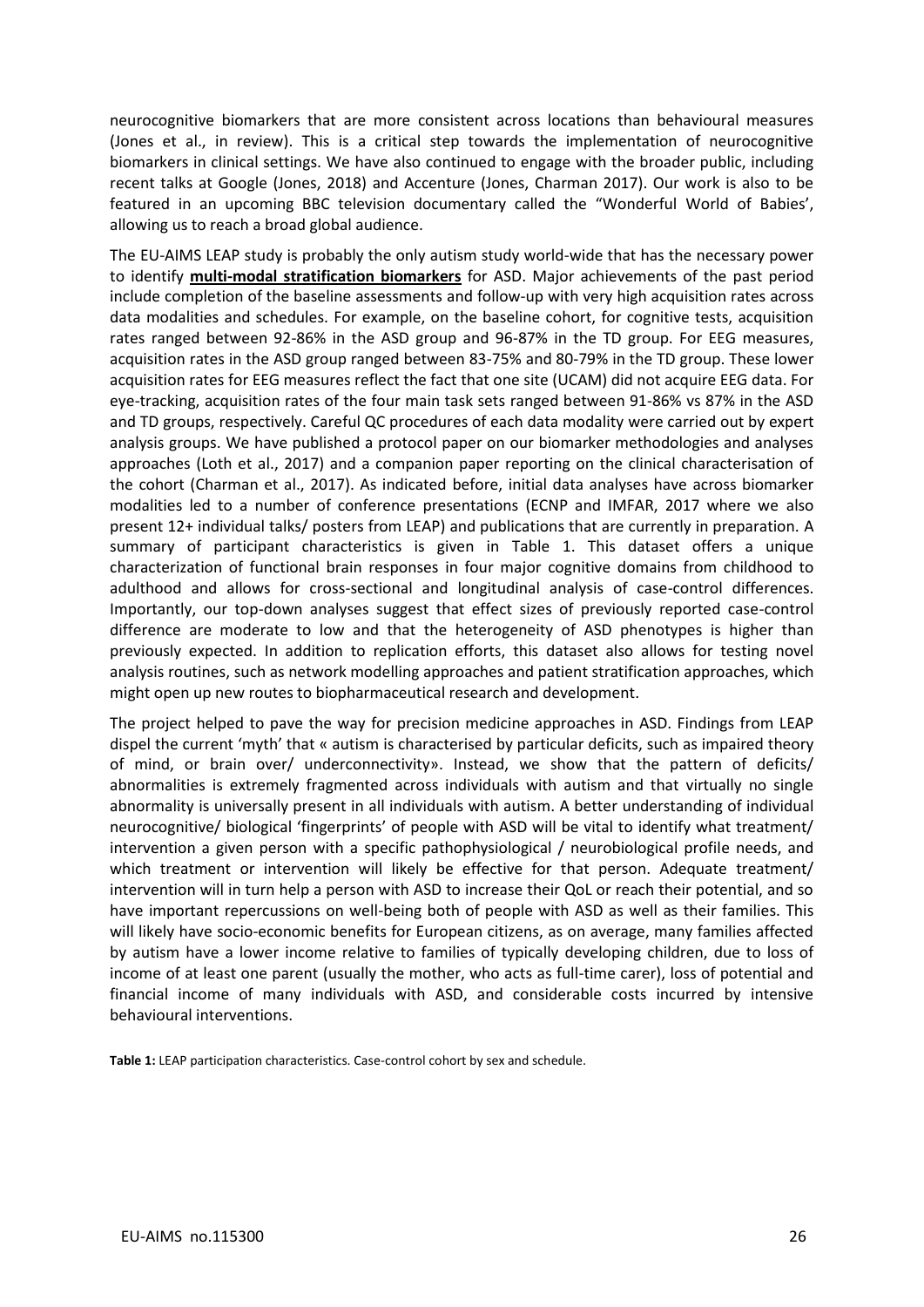|                      |                | Total                  |                   | <b>Adults</b>      |                  | Adolescents                      |                    | Children |                          | Mild ID            |                |
|----------------------|----------------|------------------------|-------------------|--------------------|------------------|----------------------------------|--------------------|----------|--------------------------|--------------------|----------------|
|                      |                | ASD                    | <b>TD/ID</b>      | ASD                | TD               | ASD                              | TD                 | ASD      | TD                       | ASD                | ID             |
| Sex                  | Ν              | 437                    | 300               | 142                | 109              | 126                              | 94                 | 101      | 68                       | 68                 | 29             |
|                      | Males<br>(%)   | 72.3                   | 65                | 72.5               | 67               | 77                               | 69.1               | 71.3     | 61.8                     | 64.7               | 51.7           |
|                      | Females<br>(%) | 27.7                   | 35                | 27.5               | 33               | 23                               | 30.9               | 28.7     | 38.2                     | 35.3               | 48.3           |
| Age<br>(in<br>years) | М              | 16.68                  | 17.22             | 22.79              | 23.10            | 14.86                            | 15.33              | 9.40     | 9.52                     | 18.09              | 19.30          |
|                      | SD             | 5.80                   | 5.94              | 3.37               | 3.27             | 1.73                             | 1.73               | 1.58     | 1.54                     | 4.27               | 4.97           |
|                      | Range          | $6.08 -$<br>30.60      | $6.24 -$<br>30.78 | $18.02 -$<br>30.60 | 18.07 -<br>30.78 | 12.07<br>$\overline{a}$<br>17.90 | $12.04 -$<br>17.99 | 11.97    | $6.08 - 6.24 -$<br>11.98 | 11.50<br>30.19     | 12.92<br>30.24 |
| Full-<br>scale IQ    | М              | 97.61                  | 104.57            | 103.99             | 109.15           | 101.59                           | 106.58             | 105.29   | 111.46                   | 65.84              | 63.39          |
|                      | SD             | 19.74                  | 18.26             | 14.82              | 12.60            | 15.68                            | 13.18              | 14.76    | 12.69                    | 7.70               | 8.00           |
|                      | Range          | 40 <sup>a</sup><br>148 | 50-142            | 76-148             | 76-142           | 75-143                           | 77-140             | 74-148   | 76-142                   | 40a <sub>-74</sub> | 50-74          |

Note: ASD (autism spectrum disorder), TD (typically developing), Mild ID (intellectual disability) <sup>a</sup>There are 3 individuals with a Full-scale IQ <50

**Developing a Clinical infrastructure**. The EU-AIMS clinical network includes a total of 106 sites across 37 European countries. This includes over 40 partners from EU-AIMS/COST/ECNP, as well as additional sites across Europe (see Figure 6). As part of our efforts to develop a clinical infrastructure we are:

- collecting information about ASD patient cohorts and diagnostic characterisation undertaken across centres. The results of this survey were published in 2015 in ECAP (see "Press and Publications" section on the left)
- pooling existing clinical datasets across the network to provide a resource for researchers to address informative questions on a larger scale
- developing a European 'Trial-ready' network (see figure below)

For more information please see the newsletter EU-AIMS Clinical Network Newsletter\_Summer\_2017 published on our webpage:<http://www.eu-aims.eu/clinical-network/>

Finally, the scientific network assembled under EU-AIMS across academic centres, SMEs, and industry partners will continue to accelerate information exchange, critical discourse, and collaboration between leaders of the European ASD community. This will have a long-lasting impact on the competitiveness and quality of ASD research in Europe that extends far beyond the duration of the project.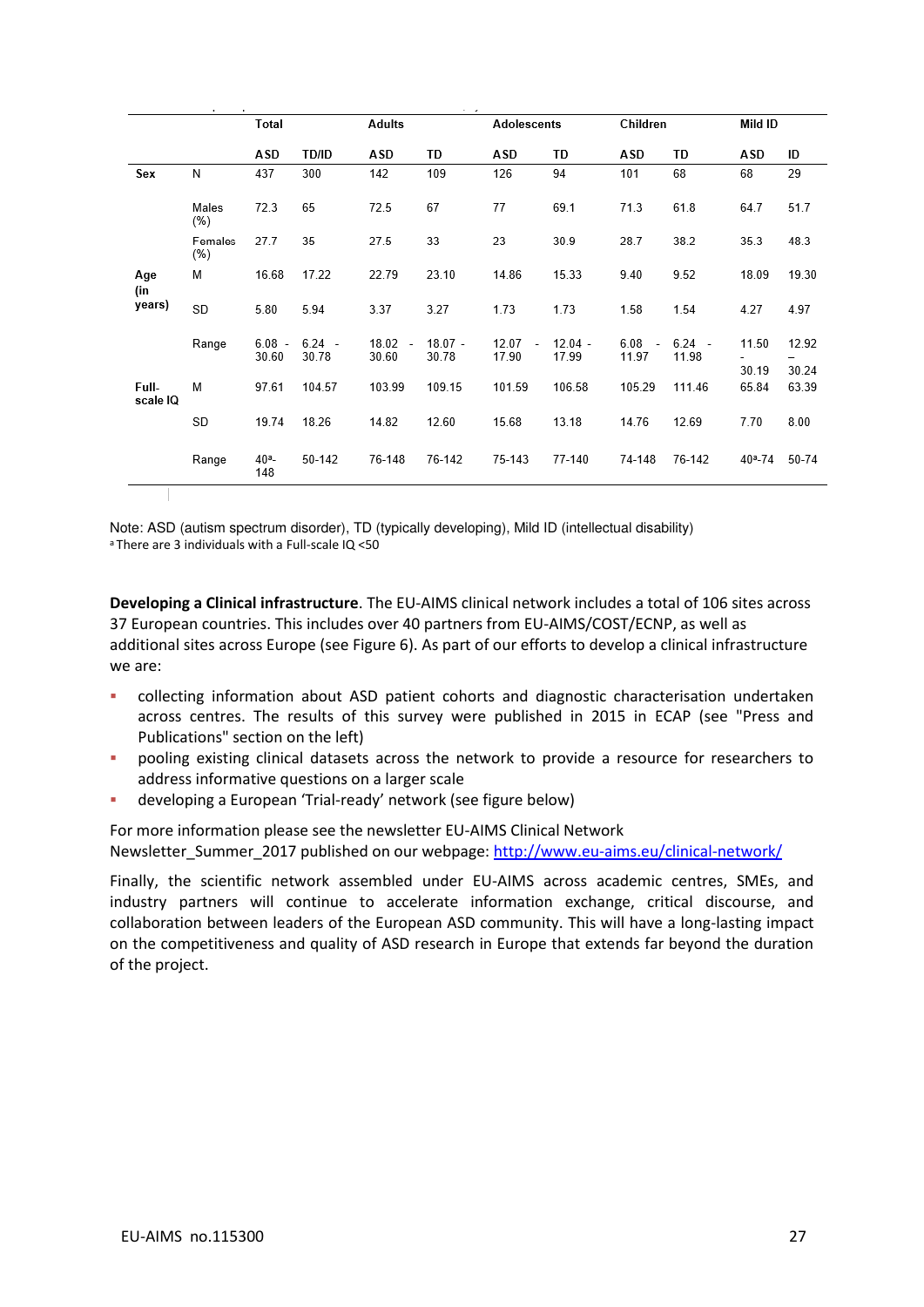

**Figure 2:** Clinical trial network of EU-AIMS

#### **Dissemination, training and public engagement**

The broad dissemination of data resulting from and concepts for the design and execution of preclinical studies of ASD will significantly accelerate studies on disease mechanism and drug discovery.

**Training.** We organised two translational Neuroscience Trainings workshop: the first EU-AIMS Translational Neuroscience Workshop was held in in Lisbon (15-17 October 2014). Building on this success, EU-AIMS partnered with the prestigious Neuroscience School of Advanced Studies **<http://www.nsas.it/>** and co-organised a one-week workshop on Autism in Bressanone, Italy (3-10 October 2015). The course format enabled 1-2 faculty to discuss one cutting-edge topic in the field for one entire day. The aim is to stimulate and foster cross-disciplinary discussions and ideas. The workshop was intended for PhD students, postdocs and senior scientists to learn basic concepts as well as hear about advanced approaches from across a range of disciplines focused on ASD, including cellular models, animal models, translational imaging, biomarker approaches, infant scanning, clinical diagnosis, and industry perspectives. Twelve experts taught during this 2-day course and over 40 PhD students, postdocs and senior scientists participated. We provided 5 stipends for EU-AIMS Internal PhD students and postdocs and 6 stipends for PhD students/ postdocs from among the wider clinical network.

**Webinar series.** In 2017 we have started a webinar series to disseminate key findings from the EU-AIMS project primarily to scientists and professionals, but also other stakeholders such as participants in our projects and families affected by autism. This has included a kick-off webinar by Prof Murphy and Dr Spooren that gave an overview of EU-AIMS, a dedicated webinar on the biomarker approaches adopted in the Longitudinal European Autism Project by Dr Loth, and a dedicated webinar on sex/ gender differences in autism by Dr Lai This was followed by a webinar on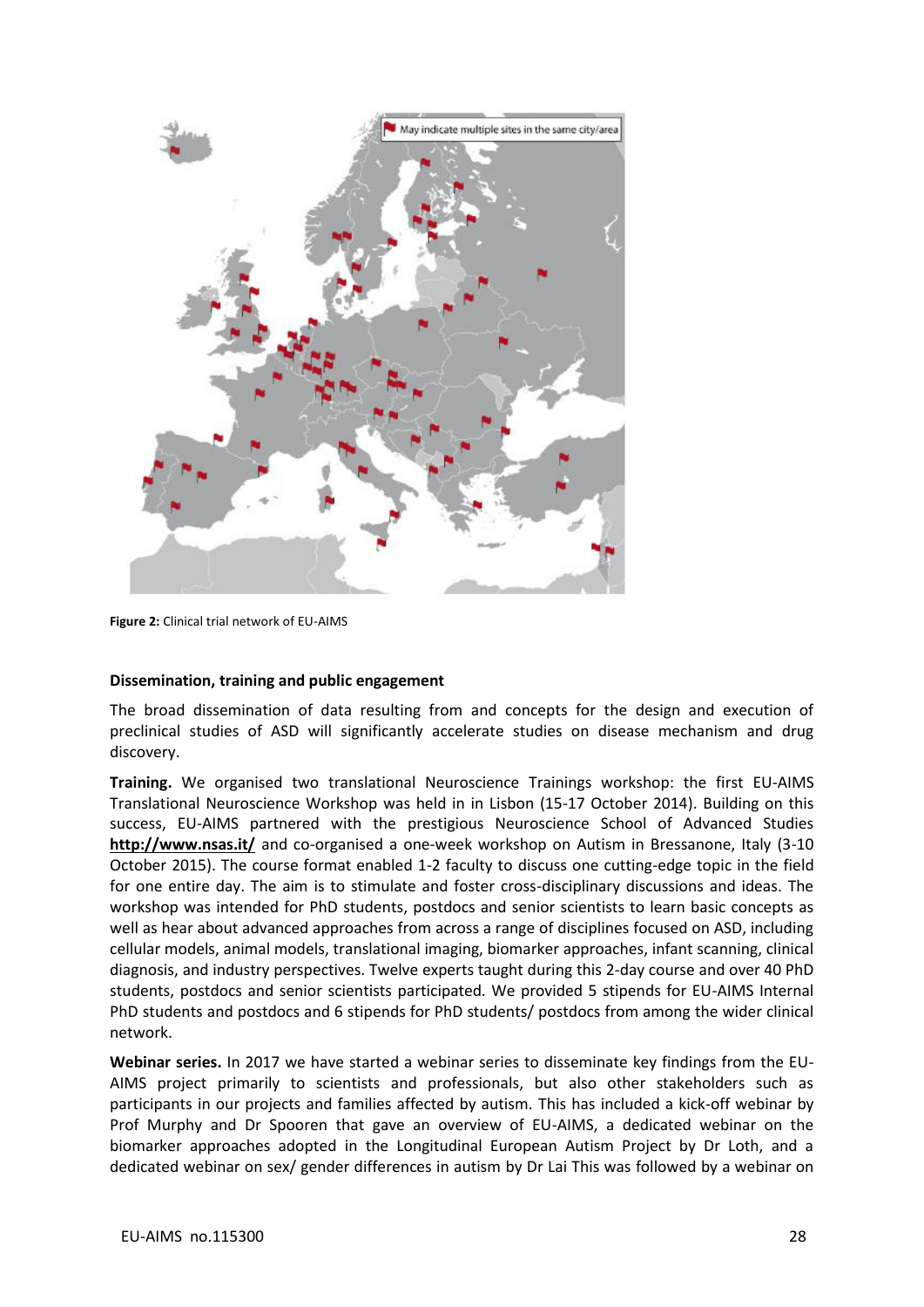genetic approaches to autism, by Prof Bourgeron, Prof Meyer-Lindenberg, and a webinar on preclinical advances by Prof Scheiffele.

**Videos:** KCL has produced a video that explains to families what study participation involves, created a facebook page for families SynaG: [www.facebook.com/euaimssynag](http://www.facebook.com/euaimssynag) | Facebook LEAP: [www.facebook.com/euaims](http://www.facebook.com/euaims) , and created a puppet movie (Pip and the Brain Explorers) which shows families and young children what an MRI scan involves (see figure 4).



Tiago dances instead

"Why Tiago? Why? Why? Why?"

"Let's ask Veronica the Scientist...!"

**Figure 3.** Storyboard (first page) of Pip and the Brain Explorers

**Videos, podcasts and other events.** The EU-AIMS group recorded a video at the third GA meeting of EU-AIMS in Paris. This video was financed by Servier. The goal of this video is to give an overview about what EU-AIMS is doing for Autism Research. This video aroused a great interested in the wider community with almost 3000 visitors.

The EU-AIMS Ethics Advisory Board organised a public dialogue at the Institute of Psychiatry in London on 22 October 2014. Over 250 people attended this lively and provocative event. Audience members represented a range of publics, including people with autism and their families, autism support groups, clinicians and researchers. Speakers included Professor Richard Ashcroft (QMUL), Virginia Bovell (Ambitious About Autism), Professor Declan Murphy (IoP) and Russell Stronach (Autistic UK). Sandy Starr from Progress Educational Trust chaired the evening. The pod casts are available on the EU-AIMS website. As a result of this event a very active interaction between the patient groups, families and the research community of EU-AIMS could be initiated.

Additionally, the Ethics board prepared a video in which EU-AIMS scientists answer questions from the autism community about EU-AIMS research. This video is available on you tube [\(https://youtu.be/kBisyFGx3tk\)](https://youtu.be/kBisyFGx3tk).

Social Media. Wit project start we setup a linked in and a twitter account to create awareness about ASD in the wider public and (take advantage of social media to) foster the dialogue with the wider public. EU-AIMS has a linkedin account with 1700 followers and the number of the members is still growing.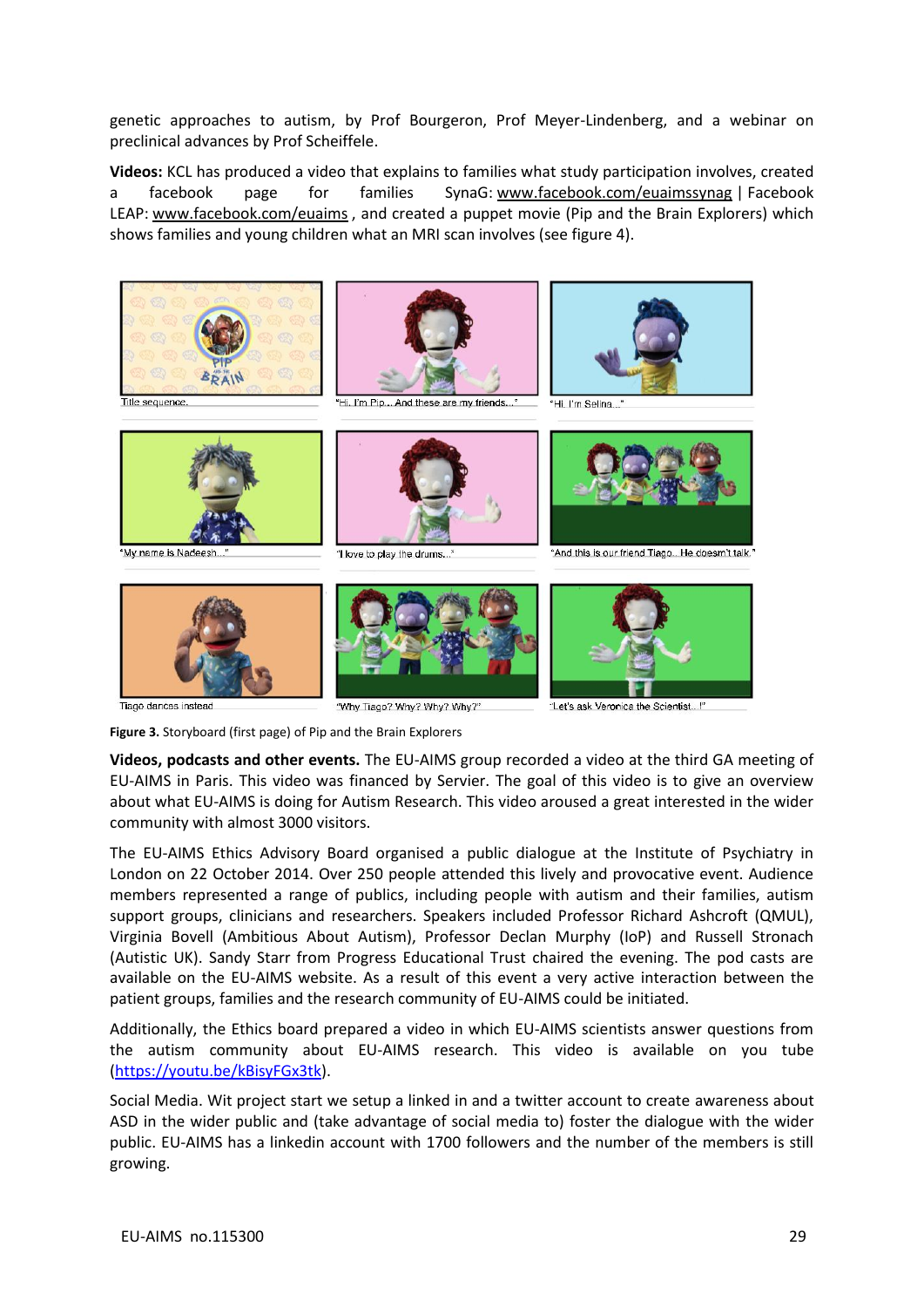#### *Overview about EU-AIMS publication*

EU-AIMS is a very active project up to now we have almost 300 publications in high-ranking journals. The publications are published on the EU-AIMS webpage.

## **1.7. Lessons learned and further opportunities for research**

The Innovative Medicines Initiative (IMI) is a large-scale public–private partnership between the European Commission and the European Federation of Pharmaceutical Industries and Associations (EFPIA). The IMI aims to boost the development of new medicines across Europe by implementing new collaborative endeavours between large pharmaceutical companies and other key actors in the health-care ecosystem, i.e., academic institutions, small and medium enterprises, patients, and regulatory authorities.

Public-private partnerships represent attractive means to leverage resources dispersed across industry, academia, and voluntary health organisations in order to address its multiple challenges, in an era of constrained resources. The fact that IMI generated such opportunities for academia, SMEs and industry to collaborate and create a broad platform to make technologies and patient material accessible, bringing academia and SMEs in the clinic is a major achievement. This new type of collaborations created trust and new partnerships with other areas of expertise, such as regulatory bodies, and patient representative groups, to bring new and better products or treatments faster to the patients. The new collaboration models may have lasting effects beyond the existence of the IMI funded projects, as the added value of working cross disciplinary, becomes more obvious.

EU-AIMS demonstrates that this approach can lead to significant advances for the development of innovative drugs (as well as non-medical interventions). EU-AIMS has been instrumental for creating major synergies between preclinical and clinical researchers as well as academic scientists, scientists in the SME sector, and industry. The concepts and findings generated in preclinical academic research studies have led to innovations in the experimental approaches and concepts applied to target identification and prioritization of rodent models and functional read-outs in industry. These preclinical findings have also advanced the neurobiological insights into ASD, which are fundamental for rational, phenotype and circuit-based stratification of patient populations. In turn, the vast experience at the industry partners in drug discovery as well as the insights into the most salient features of the phenotype of the disorder have been instrumental for the design and focus of the preclinical work. These unique strengths arising from the organization of work under the IMI mechanism should be transferable to other challenging psychiatric as well as neurodegenerative disorders.

Our academic-industry collaborations exemplify how a public private partnership has helped to increase the standard of clinical autism research. For example, industry partners emphasised the need to conduct our clinical research studies to GCP standards, to have a study operation monitor continuously monitor assessment progress/ standardisation across all study sites, and to use Standard Operating Procedures (SOPs) across all assessments (LEAP, EUROSIBS). Industry and academic partners converged in their recognition of the need for robustness and replication for results to be useful both in clinical practice and for drug testing. LEAP has therefore been one of the first studies in autism research that uses a common pre-registration procedure whereby for each project, hypotheses, predictions, time-lines, methodological approaches (including identification of replication samples, multiple-comparison correction procedures etc) are specified before project start.

At the beginning of our project we recognised the importance of working with regulators – and our interactions with them (in collaboration with EFPIA) were even better than we expected. We obtained qualification advice from a regulator (the European Medicines Agency (EMA)). The EMA published their letters of support about our LEAP biomarker qualification advice on their website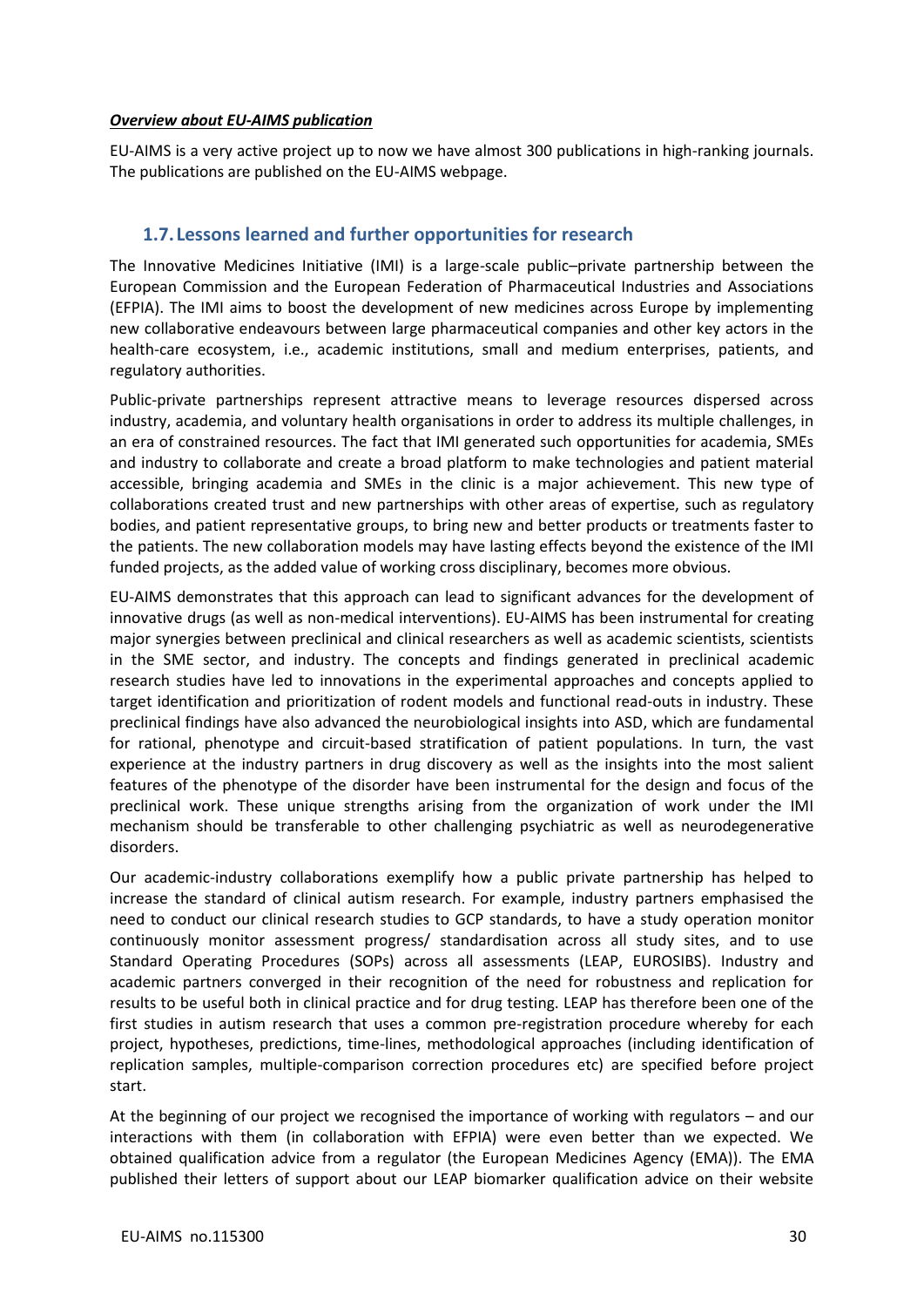(December 2015). Also, we jointly published a position paper with the EMA in a high impact peer reviewed journal (Nature Reviews Drug Discovery). Moreover, the EMA quoted our work when they developed new EU policies on drug testing in autism. Hence, we improved the regulatory tools needed to achieve greater effectiveness and efficiency in the drug development process. The early success of LEAP also helped to initiative an fNIH funded research collaboration, the Autism Biomarker Consortium-Clinical Trials. This study, which focused on biomarkers for social impairments of autism, includes several of our EEG and eye-tracking measures for data-sharing and independent replication.

Lessons learnt from LEAP include the need to conduct a feasibility study before the start of the multisite assessments, to include more participants/ parents in the study design, to conduct focus groups to understand which measures are tolerated/ well understood by participants, conduct interim analyses, and avoid bottlenecks for data analyses. We are keen to transport both the experiences gained in EU-AIMS including our successes and lessons learnt for the development of our new and continued clinical research studies in AIMS-2-TRIALS.

Sustainability is an essential aspect in EU-AIMS. Thus, the main component of the data sharing platform, i.e., the exposition database, was addressed by transferring the responsibility for data hosting to the Institute Pasteur (see D05.04). This is in alignment with the on-going internal effort of the Pasteur Institute to build a global platform for data sharing and open access for clinical/biological data, which will ensure co-localization of genomics with other phenotyping measures. This data sharing platform is a part of the newly launched IMI2 project AIMS-2-TRIALS. Although sustainability is necessary; it is difficult to get funding to maintain and update a curated data base that holds the scientific standards of the pre-registration model. Thus, we would appreciate if the IMI would initiate a separate funding scheme to underpin these efforts.

In 2016, the 'FAIR Guiding Principles for scientific data management and stewardship' were published in Scientific Data. "FAIR" stands for "Findability, Accessibility, Interoperability, and Reuse", which, among other things, means that data are described with rich metadata, a clear data usage licence is used, etc. The European Commission stipulates the use of FAIR principles for data management in the projects supported by EC and requires a well-developed Data Management Plan. Other funding organizations also are starting to require that research projects consider data management and sharing more seriously. In this respect EU-AIMS already set a good example, with a substantial part of a work package devoted to data management. In the future PPPs more, involvement of the industry partners in those problems would help ensure optimal knowledge and data flow in the project, with external connections as appropriate.

In our original application we recognized the scientific value of genomic profiling, and this was to be contributed by an EFPIA partner. Unfortunately, they withdrew just before submission, and so funding for genotyping/sequencing could not be accommodated in the original budget. This was a significant limitation and missed the unique opportunity to create a truly integrated genotypephenotype platform to identify new treatment targets. Therefore, we applied for additional funding (ENSO –Exploration of new scientific opportunities in on-going IMI JU collaborative projects). This additional funding gave us the opportunity to identify genetic and molecular ASD subgroups, which dramatically improves our ability to find novel treatment targets through back-translation. Thus, we strongly recommend that the IMI reactivates the option to request additional funding.

Technically, the software for detection of structural variants using WGS data have now greatly improved and a confirmation of the CNVs (>50kb) using SNP array data might not be necessary. However, the SNP arrays were found to be very helpful for a reliable QC before performing WGS.

The deep genotyping and phenotyping of the EU-AIMS cohorts represents a gold standard and a practical framework for such fine-grained genotype-phenotype studies. We are now using this knowledge to perform such analyses for other European or National projects.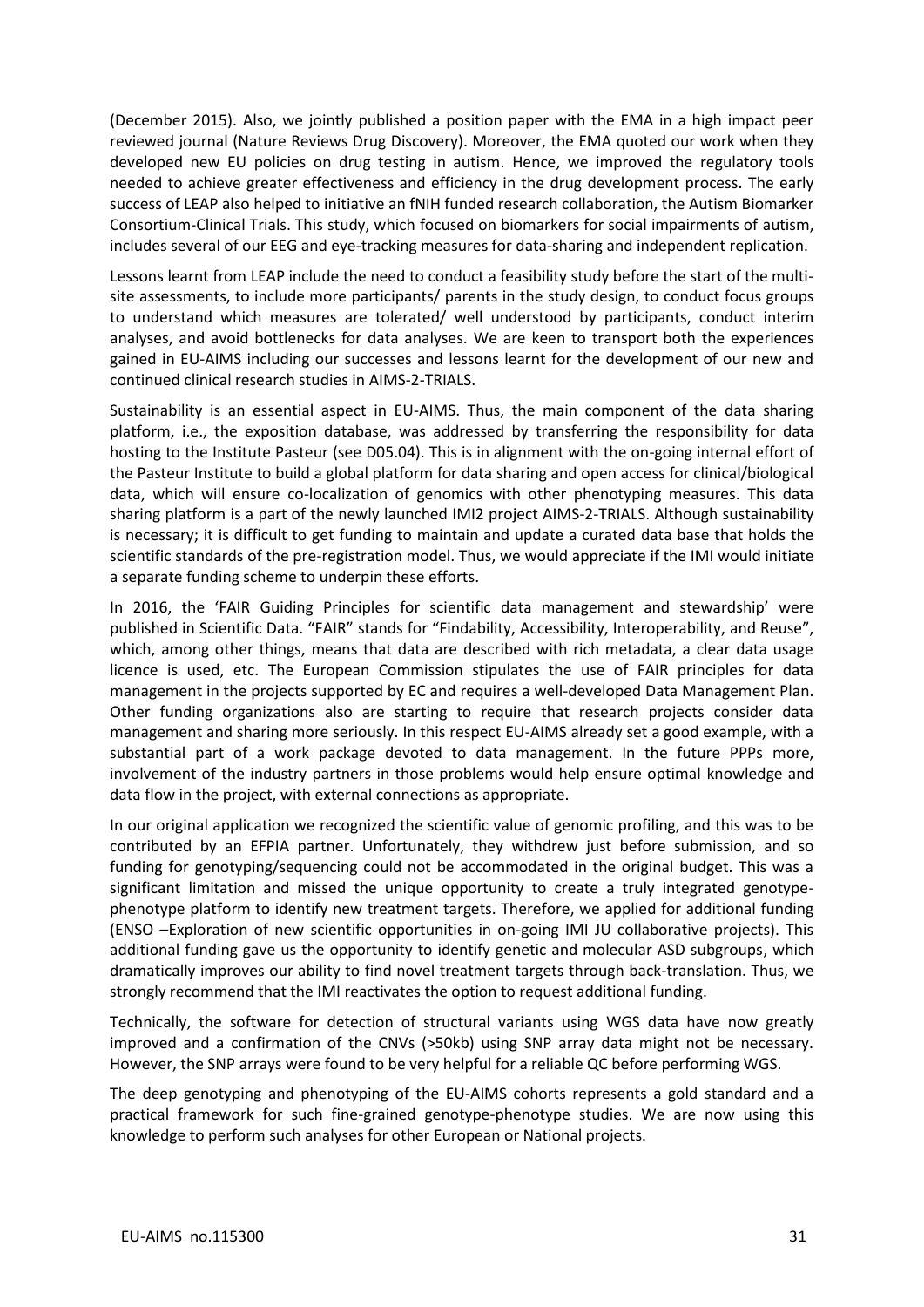EU-AIMS supports the incorporation of SMEs in IMI projects. The participation of SMEs is of major importance as they are a key component in driving the competitiveness of the European health industry. The SMEs have a potential to become future mid-size enterprises and potentially new big European pharmaceutical companies in the future. For instance, deCODE (SME in EU-AIMS) merged with AMGEN which joined EU-AIMS in year3. Thus, the IMI should make additional efforts to facilitate the participation of SMEs.

EU-AIMS encouraged the participation of patient organisations (e.g. Autism Europe, Autism Speaks). The involvement with patient groups is essential to better understand their problems and needs. So they act as a guides or controllers. For instance, Autism Europe trained us in using language that is acceptable to the community in all our communications. For instance, we no longer talk about 'patients', they are people with autism. As "Lessons learned" we recommend closer integration with patient groups and charities in the preparation of proposals - as we did for AIMS-2-TRIALS.

One challenge for maximizing the output of consortia can be the shifting priorities at the participant sites. In particular, restructuring processes in industry can lead to substantial changes in the engagement and focus of partners. This can impact on the completion of work streams and limit dissemination of information.

## **1.8References**

Baudouin et al., 2012, Shared synaptic pathophysiology in syndromic and nonsyndromic rodent models of autism, Science. 2012 Oct 5;338(6103):128-32.

Braun et al., Neuron, 2018, From Maps to Multi-dimensional Network Mechanisms of Mental Disorders

Braukmann et al., 2018, Diminished socially selective neural processing in 5-month-old infants at high familial risk of autism, |https://doi.org/10.1111/ejn.13751

Bussu et al., Prediction of Autism at 3 Years from Behavioural and Developmental Measures in High-Risk Infants: A Longitudinal Cross-Domain Classifier Analysis, Journal of Autism and Developmental Disorders, 2018

Cheung et al., 2016, Visual search performance in infants associates with later ASD diagnosis, Dev Cogn Neurosci. 2018 Jan;29:4-10

Charman et al., 2017, The EU-AIMS Longitudinal European Autism Project (LEAP): clinical characterization, Molecular AutismBrain, Cognition and Behavior20178:27

Green et al., 2017, Poster: Randomised Trial of a Prodromal Intervention for Infants at High Risk for Autism: Longitudinal Outcomes to Age Three Years

Hofree et al., 2013, Network-based stratification of tumor mutations, Nature Methods volume 10, pages 1108–1115 (2013

Jones et al., 2017, Parent-Delivered Early Intervention in Infants at Risk for ASD: Effects on Electrophysiological and Habituation Measures of Social Attention, Autism Res. 2017 May; 10(5): 961–972.

Kathuria et al, 2018, Stem cell-derived neurons from autistic individuals with SHANK3 mutation show morphogenetic abnormalities during early development, Molecular Psychiatry volume 23, pages 735–746 (2018)

Lloyd-Fox et al. 2107, Cortical responses before 6 months of life associate with later autism|https://doi.org/10.1111/ejn.13757